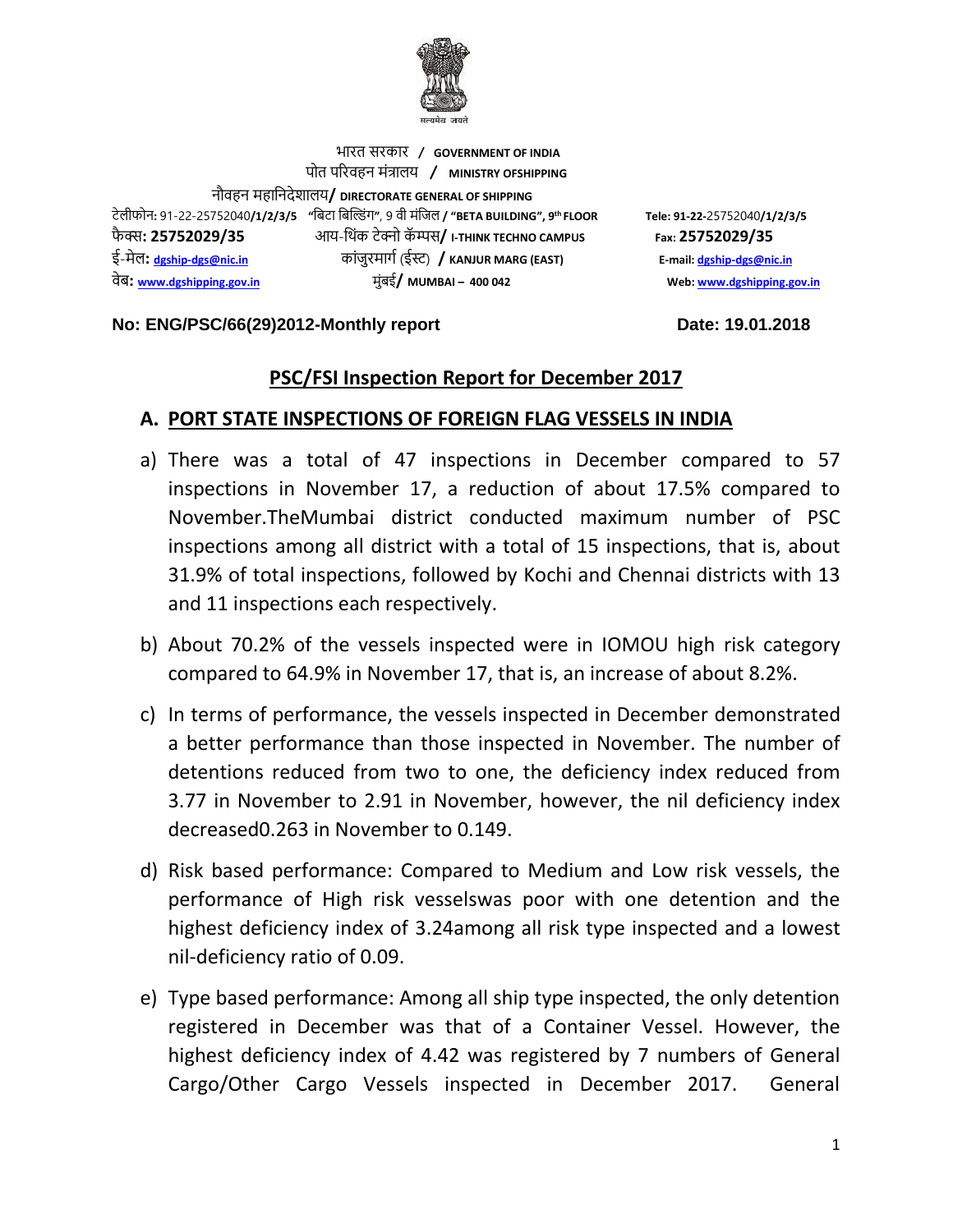Cargo/OCV, Oil tankers and RO-RO Cargo ships inspected registered zero nil-deficiency index.

- f) Recognized Organizations: The vessel detained in December 2017 is ABS Classed. ABS Class vessel inspected in December also registered highest deficiency index of 6.5 among all class vessels inspected.
- g) Flags performance: Though the only vessel detained in December is Singapore Flag, the 7 Singapore Flag vessels inspected in December registered a lower than average deficiency index of 2.85 and the highest deficiency index of 0.42. Cyprus with a deficiency index of 5 and Malta with 4.83 registered the highest deficiency index in December 2017.
- h) Seafarers working conditions continue to be an area of concern with 24.8% of the total deficiencies.
- i) Detained Vessel

| <b>Name of Vessels</b> | IMO No. | <b>Flag</b>     | <b>RO</b> | Type/Age              |
|------------------------|---------|-----------------|-----------|-----------------------|
| <b>OEL BENGAL</b>      | 8510362 | SINGAPORE   ABS |           | CONTAINER/32<br>Years |

### **B. Flag State Inspections of Indian Flag Vessels**

- a) There were 49 Flag state inspections in December with Kolkata district conducting the maximum 15 number inspections, that is, about 30% of all inspections, followed by Mumbai and Kandla district with 12 and 11 inspections respectively.
- b) There were two detentions in Decemberresulting in a detention rate of4.1%. Compared to November the number of detentions reduced from 3 to 2 and detention rate reduced from 6% to 4.1% in December 2017. The deficiency index increased to 8.3 after remaining consistent at 7.1 in October and November. However, the nil-deficiency ration remained consistent at about 0.02.
- c) **Performance based on type**: Among all ship type, irrespective of size and age, 2 out 14 tug boats inspected were detained constituting a detention ratio of 14.2%. In November, 2 out of 16 tug boats were detained with a detention ratio of 12.5%. However, in December, the average deficiency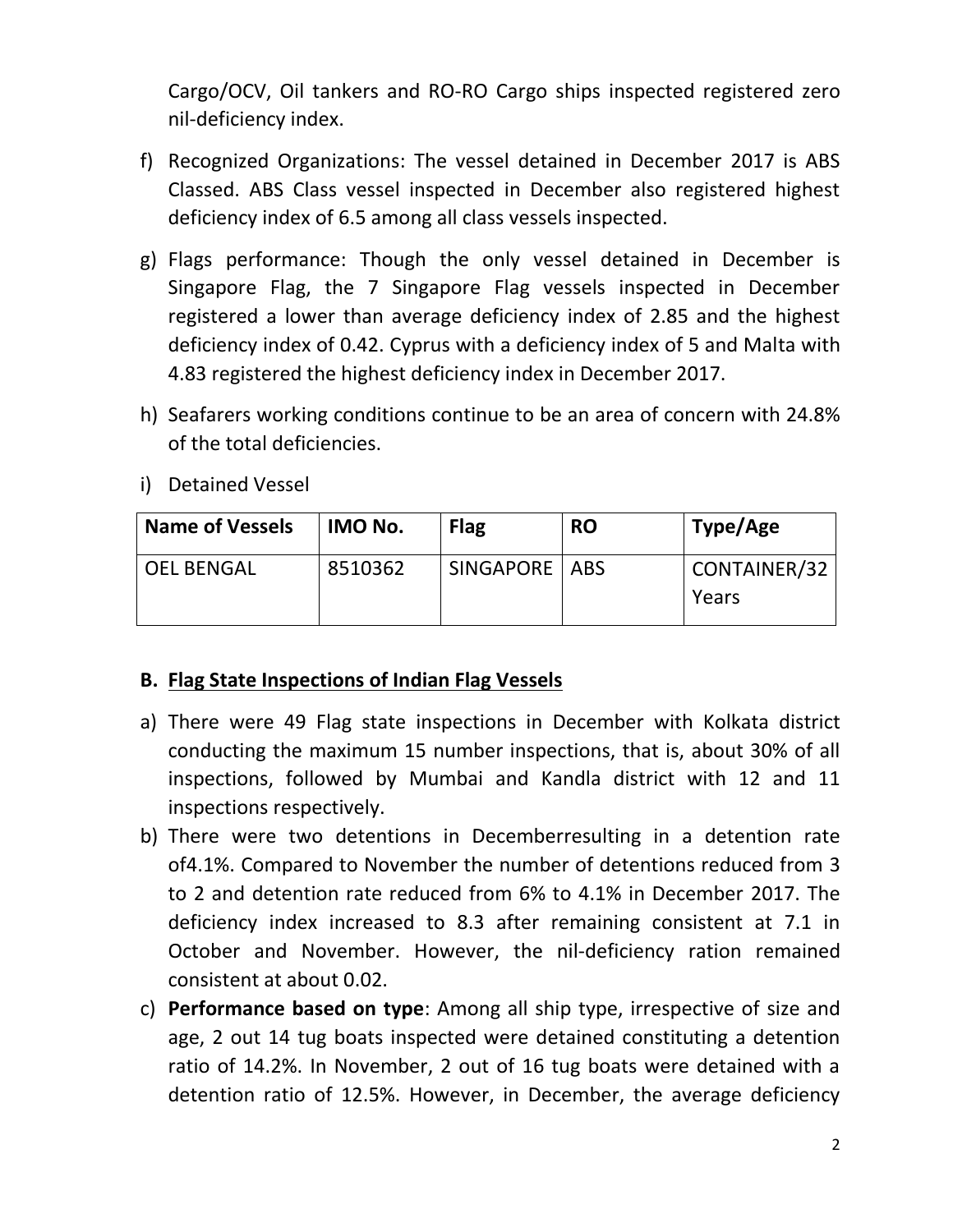index of all tug boats inspected was 5.5 compared average deficiency index of 8.3 of all vessels inspected. The Passenger Vessel had the highest deficiency index of 28 followed by Oil Tanker with a deficiency index of 14.7. The only vessel which had nil-deficiencies in the FSI conducted in December is an Off-shore service vessel.

- d) **Performance based on age**:One each of the two vessels detained in December belonged to 5-15 years and > 25 years age category. 16 number of vessels, that is about 30% of all vessels inspected belonged to > 25 years category and with the highest deficiency index of 11.4. The only vessel which had nil-deficiency belonged to 5-15 Years age category.
- e) **Performance based on size**:Both the tug boats detained were between 500-3000gt size category. Among all size categories based on gross tonnage, vessels greater than 3000gt with 22 inspections, that is, about 45% of total inspections had the highest deficiency index of 9.5 For vessels > 3000gt, Passenger Vessels had the deficiency index of 28 followed by oil tanker with a deficiency index of 14.7.
- f) **Recognized Organizations**: Both the vessels detained were single IRS Class while IRS-ABS dual class vessels had the highest deficiency index; the IRS/LR dual class vessels had the least deficiency index.
- g) **Owners/Managers**: The two vessels detained were managed by Halani Shipping Limited and Super Tug Marine Services Pvt. Limited. The highest deficiency index of 28 was on vessels managed by IND-Aust followed by Seven Island with a deficiency index of 19. The vessels managed by GESCO had the lowest deficiency index of 2.
- h) The top three areas of deficiencies continued to be Working conditions, Safety of Navigation and Fire Safety.

# **C. Port State Inspection of Indian Flag Vessels abroad**

- a) There was a total of 9 Indian Flag vessels inspected in December 2017 in 5 regional MOU/ PSC regimes.
- b) Compared to November, the Indian Ships demonstrated a poorperformance in December17 with two detentions; however, the average deficiency index reduced from 2.88 to 1.77 and the average nildeficiency index increased from 0.37 to 0.66. This indicates that detained vessels majorly affected the overall performance of Indian Vessels inspected abroad.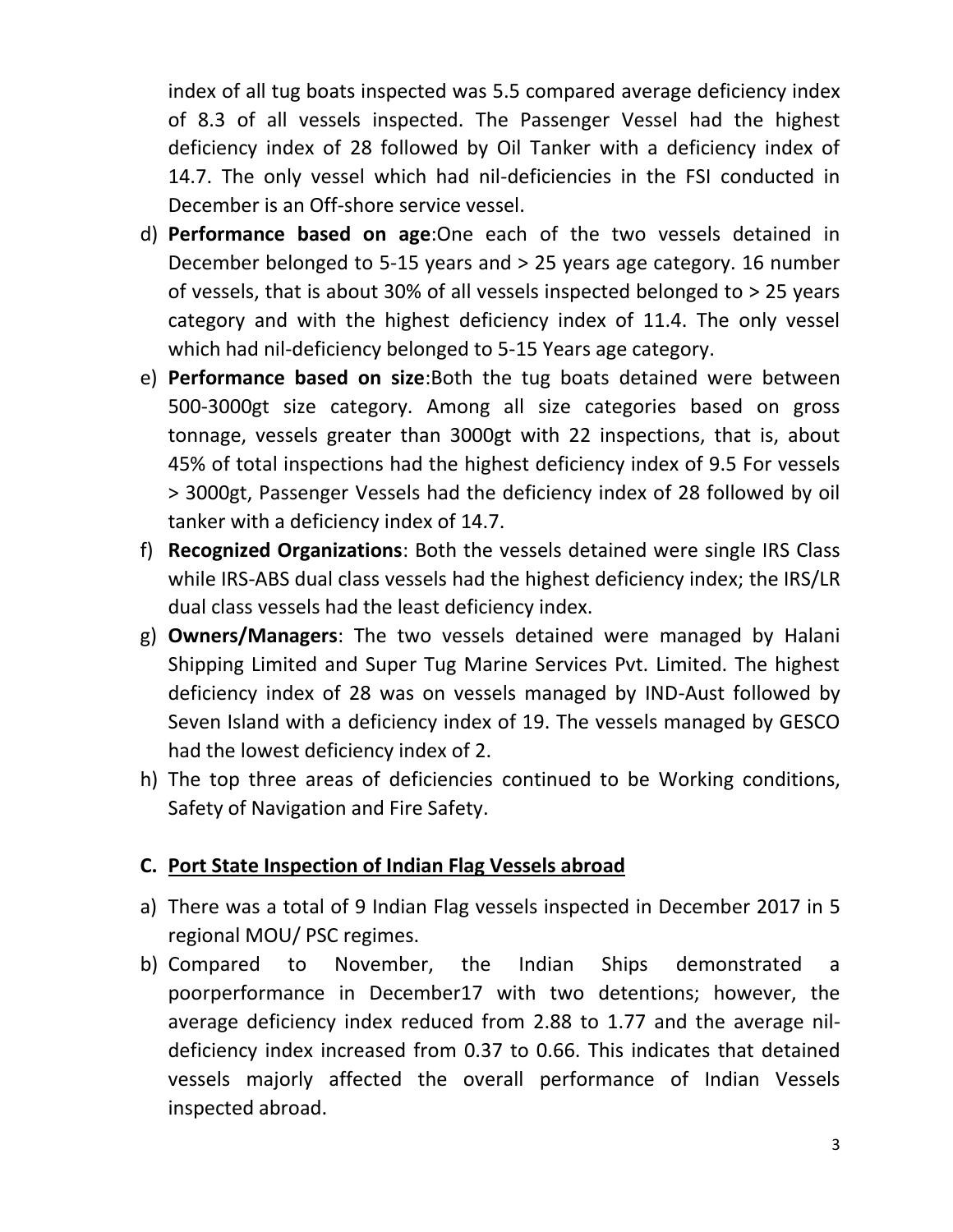- c) One each of the 2 vessels detained was in Tokyo and Riyadh MOU respectively. However, the overall performance in Tokyo MOU was much below average with a deficiency index of 6.5 compared to average deficiency index of 1.77 of all Indian vessels inspected in December.
- d) The two vessels detained were both Bulk Carriers more than 15-year-old. Compared to Bulk Carriers all other types of vessel inspected in December (Oil tankers, Chemical tankers and Off-Shore Service vessel) registered nil deficiencies.
- e) **Performance of Shipping Companies**: One each of the two vessels detained was managed by GESCO and Penta Crystal Ship Management respectively. This was the first detention of both the vessels in last two years under Indian management.
- f) **Recognized Organizations**: The two vessels detained were Single IRS and IRS-BV Class vessels respectively. However, the IRS-BV Class vessel also registered the highest deficiency index of 13.
- g) Areas with highest deficiencies: Water/Weathertight conditions, Emergency Systems, Fire Safety Measures and Life Saving Appliances.

# **D. Corrective and Preventive Action:**

1. Two vessels were detained under FSI in December 2017:

| <b>Name of Vessels</b>   | IMO No.            | Age/Type                                                                                      | GТ             | <b>RO/CLASS</b> |
|--------------------------|--------------------|-----------------------------------------------------------------------------------------------|----------------|-----------------|
| Aadya                    | 8513699            | 30/Tug Boat                                                                                   | 1997           | <b>IRS</b>      |
| <b>Date of Detention</b> | <b>Last Survey</b> | <b>Detainable deficiencies</b>                                                                |                |                 |
| 20.12.2017               | 14.08.2017         | Magnetic Compass non-readable; Emergency<br>Generator Exhaust pipe leaking; ER Bilges full of |                |                 |
| . .                      | - -                | .                                                                                             | $\overline{1}$ |                 |

**Corrective and Preventive action: Additional FSI by end March 2018.** 

| <b>Name of Vessel</b> | IMO No.            | Age/Type                                           | GT                             | <b>RO/Class</b> |
|-----------------------|--------------------|----------------------------------------------------|--------------------------------|-----------------|
| Mermaid 2             | 9532264            | 9/Tug Boat                                         | 299                            | <b>IRS</b>      |
| Date of               | <b>Last Survey</b> |                                                    | <b>Detainable Deficiencies</b> |                 |
| detention             |                    |                                                    |                                |                 |
| 22.12.2017            | 22.11.2017         | Fire pump and Emergency Fire Pump not-operational. |                                |                 |
|                       |                    | Sewage being pumped overboard directly;            |                                |                 |

**Corrective and Preventive action:** Additional FSI by end April 2018. RO responsibility assigned for non-operational Fire Pump and Emergency Fire Pump.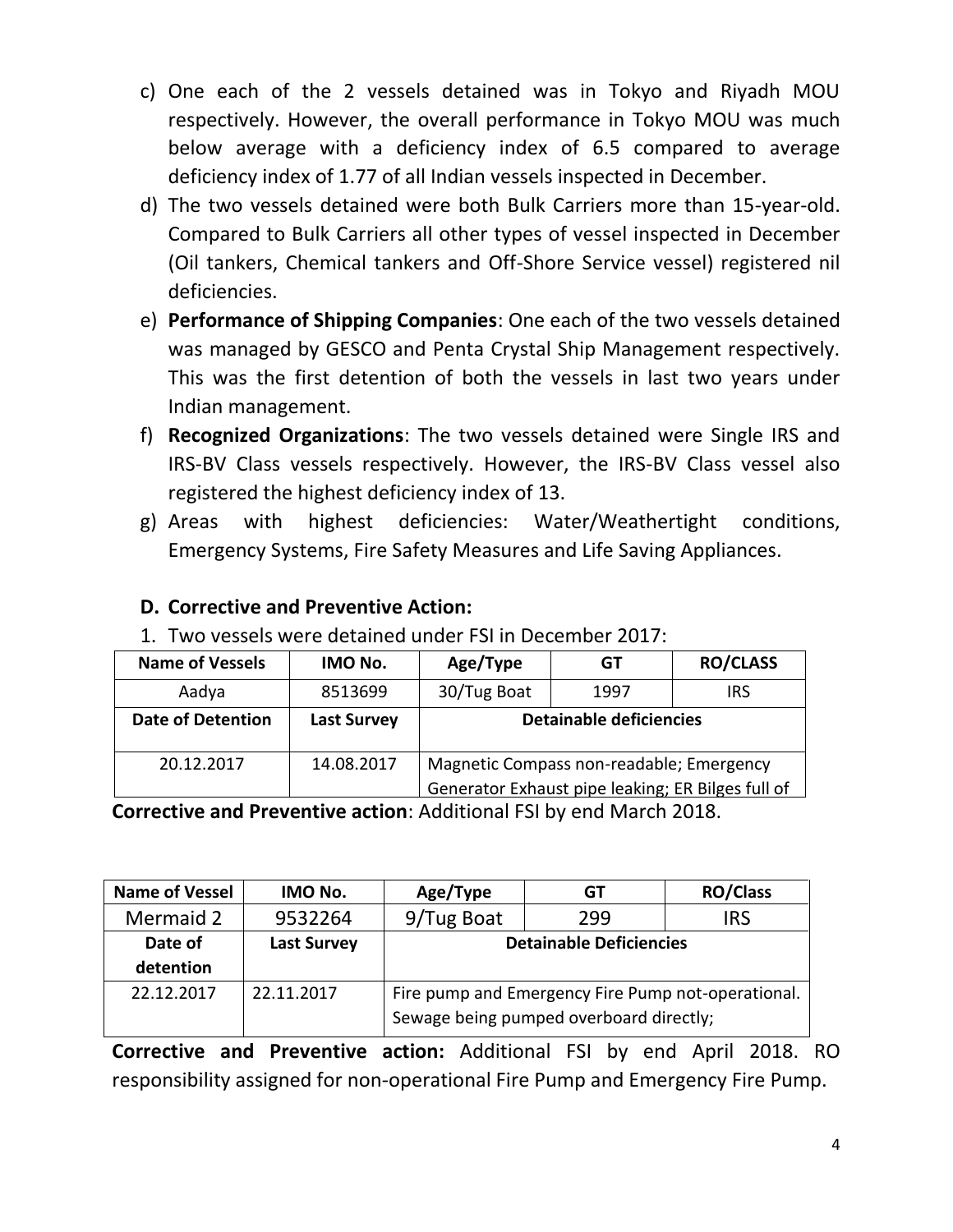2. The vessels detained in PSC in November 2017:

| <b>Name of Vessel</b> | IMO No.            | Age/Type | GT                             | <b>RO/Class</b> |
|-----------------------|--------------------|----------|--------------------------------|-----------------|
| <b>GEM OF</b>         | 9206009            | 17/Bulk  | 39749                          | <b>IRS</b>      |
| <b>ENNORE</b>         |                    | Carrier  |                                |                 |
| Date of detention     | <b>Last Survey</b> |          | <b>Detainable Deficiencies</b> |                 |
| 10-12-2017            | 29.06.2017         |          | Leakage of Fire Line.          |                 |

### **Corrective and Preventive Action:** NA

| <b>Name of Vessel</b> | IMO No.            | Age/Type                                                                              | GТ    | <b>RO/Class</b> |
|-----------------------|--------------------|---------------------------------------------------------------------------------------|-------|-----------------|
| <b>JAG RAHUL</b>      | 9254484            | 15/BULK                                                                               | 30011 | <b>IRS-BV</b>   |
|                       |                    | <b>CARRIER</b>                                                                        |       |                 |
| Date of               | <b>Last Survey</b> | <b>Detainable Deficiencies</b>                                                        |       |                 |
| detention             |                    |                                                                                       |       |                 |
| 27-12-2017            | 30.03.2017         | Lifeboat propeller hitting rudder; Exhaust pipe<br>leakage inside enclosed life-boat. |       |                 |

**Corrective and Preventive Action:** The type of deficiencies such as lifeboat rudder touching the propeller and lifeboat propeller shaft and rudder turning in direction opposite to which the engine control and helm was placed is indicative of poor supervision of maintenance of emergency equipment on ships. Master, Chief Engineer, Superintendent and DPA are called to the Directorate for a face to face interaction by 15 February 2018.

# **Graphical Representation of Port State Inspection of Foreign Ships in India**

# **A. Port State Inspection of Foreign Ships in India**



Figure 1: Number of Inspections and Risk based Inspection trends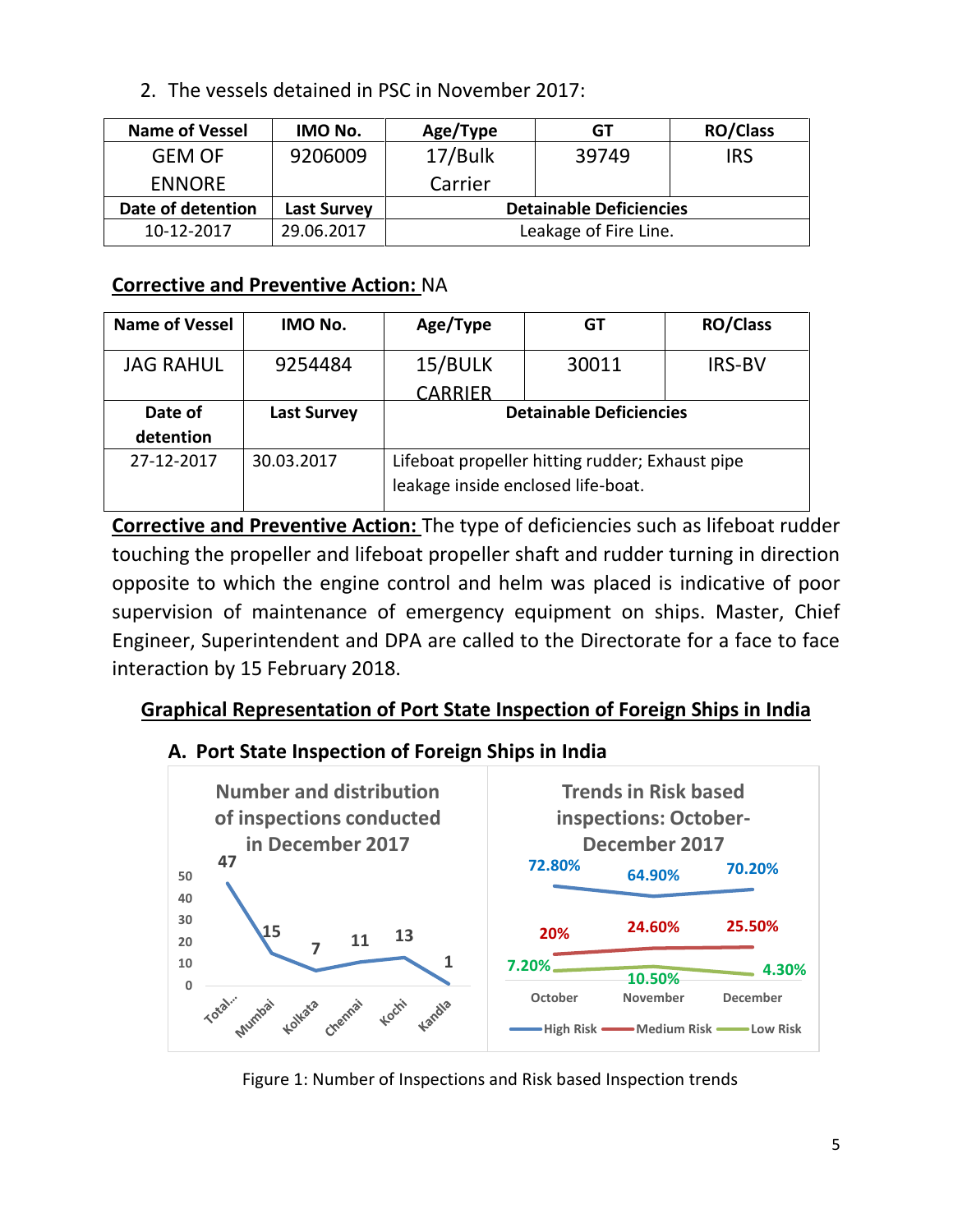

Figure 2: Trends in detentions: Calendar Year 2017

| <b>Risk Type</b>                     | <b>Number of</b><br>Inspections | <b>Number of</b><br>detentions | <b>Deficiency</b><br>Ratio | Nil-deficiency<br>Ratio |
|--------------------------------------|---------------------------------|--------------------------------|----------------------------|-------------------------|
| <b>All Vessels</b>                   | 47                              | 1                              | 2.91                       | 0.149                   |
| High Risk<br>Vessels                 | 33                              | 1                              | 3.24                       | 0.09                    |
| <b>Medium Risk</b><br><b>Vessels</b> | 12                              | 0                              | 2.16                       | 0.25                    |
| Low Risk<br>Vessels                  | 2                               | 0                              | 2.0                        | 0.50                    |

Table 1: Risk based Performance Parameters: November 17

| <b>Type of Vessel</b> | <b>Number of</b><br><b>Inspections</b> | <b>Number of</b><br>detentions | <b>Deficiency</b><br>Ratio | Nil-deficiency<br>Ratio |
|-----------------------|----------------------------------------|--------------------------------|----------------------------|-------------------------|
| <b>All Vessels</b>    | 47                                     | 1                              | 2.91                       | 0.149                   |
| <b>Bulk Carrier</b>   | 23                                     | $\Omega$                       | 2.82                       | 0.13                    |
| Chemical              | 9                                      | $\mathbf 0$                    | 1.33                       | 0.33                    |
| Tanker                |                                        |                                |                            |                         |
| Container             | 5                                      | 1                              | 4                          | 0.2                     |
| Vessels               |                                        |                                |                            |                         |
| General               | 7                                      | 0                              | 4.42                       | 0                       |
| Cargo/OCV             |                                        |                                |                            |                         |
| <b>Oil Tankers</b>    | $\overline{2}$                         | $\Omega$                       | 2.5                        | ი                       |
| RO-RO Cargo           | 1                                      | $\Omega$                       | 4                          | 0                       |
| <b>Ships</b>          |                                        |                                |                            |                         |

Table 2: Performance parameters ship type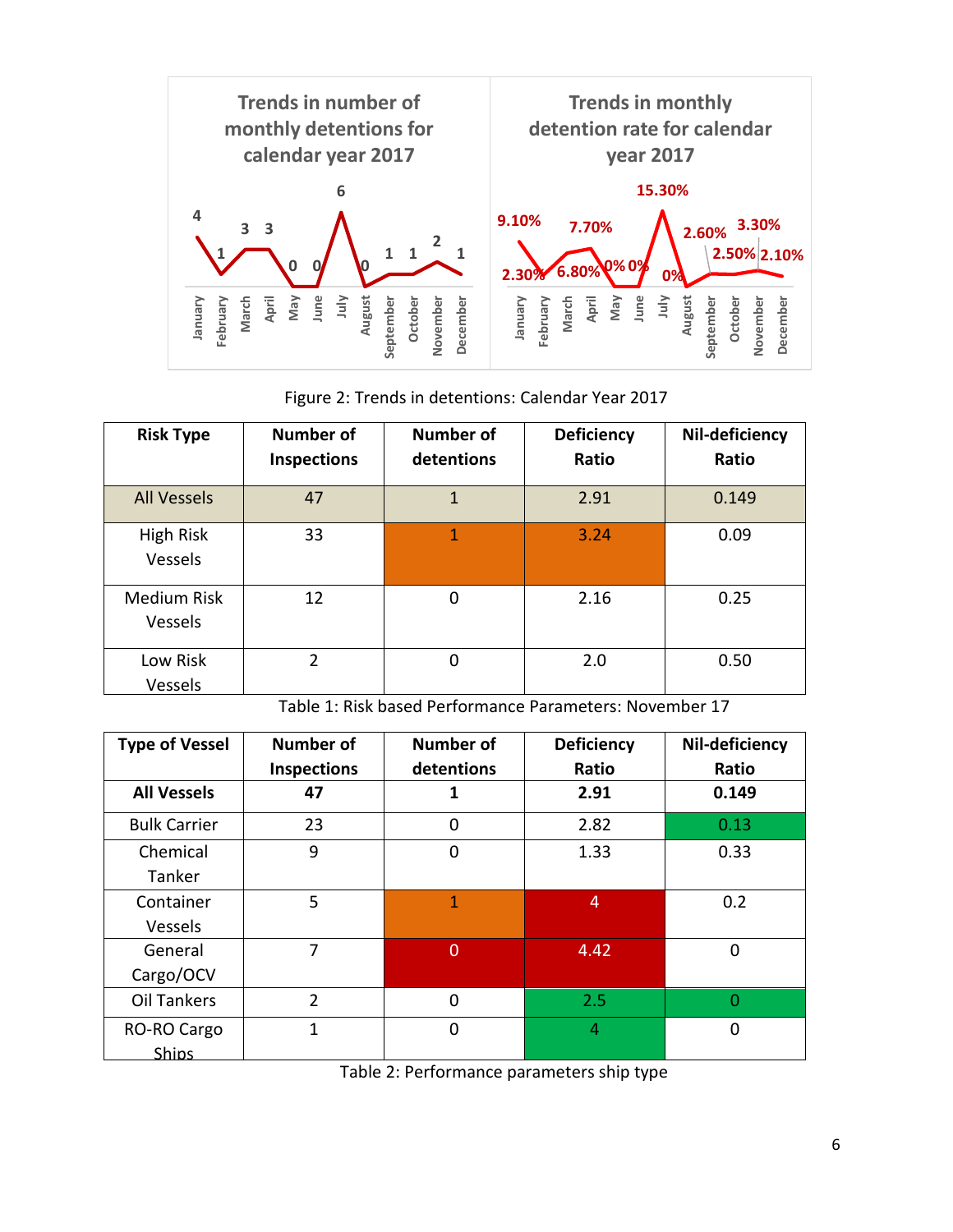| Name of<br>Recognized | <b>Number of</b><br>inspections | <b>Number of</b><br>detentions | <b>Deficiency</b><br>Ratio | Nil-deficiency<br>ratio |
|-----------------------|---------------------------------|--------------------------------|----------------------------|-------------------------|
| Organization          |                                 |                                |                            |                         |
| <b>All Vessels</b>    | 47                              | 1                              | 2.91                       | 0.149                   |
| <b>ABS</b>            | 4                               |                                | 6.5                        | 0                       |
| BV                    | 5                               |                                | 2                          | 0.4                     |
| <b>CCS</b>            | 3                               |                                | 1.33                       | O                       |
| DNV/GL/DNV-           | 4                               | 0                              | 1.75                       | 0.25                    |
| GL(AS)                |                                 |                                |                            |                         |
| <b>KRS</b>            | 1                               | n                              | 5                          | ŋ                       |
| LR.                   | 6                               |                                | 2.16                       | 0.166                   |
| <b>NK</b>             | 21                              |                                | 2.95                       | 0.14                    |
| <b>RINA</b>           | 3                               |                                | 3.33                       |                         |

### Table 3: Performance of Recognized Organizations

| <b>Flag</b>        | No. of<br>inspections | No. of detentions | <b>Deficiency Index</b> | <b>Nil-Deficiency</b><br>Index |
|--------------------|-----------------------|-------------------|-------------------------|--------------------------------|
| <b>All Vessels</b> | 47                    | 1                 | 2.91                    | 0.149                          |
| Antigua & Bermuda  | $\mathbf{1}$          | 0                 | 1                       | 0                              |
| Cyprus             | $\mathfrak{p}$        | 0                 | 5                       | $\Omega$                       |
| Egypt              | $\mathbf{1}$          | 0                 | 3                       | 0                              |
| Ethiopia           | 1                     | 0                 | 3                       | 0                              |
| Hong Kong          | 4                     | $\Omega$          | 2.5                     | 0                              |
| Liberia            | 6                     | $\mathbf 0$       | 3                       | 0                              |

### Table 4A: Performance of Flag

| <b>Flag</b>                 | No. of       | No. of detentions | <b>Deficiency Index</b> | Nil-Deficiency |
|-----------------------------|--------------|-------------------|-------------------------|----------------|
|                             | inspections  |                   |                         | <b>Index</b>   |
| Malta                       | 6            | 0                 | 4.83                    | 0              |
| Marshall Island             | 5            | 0                 | 2.4                     | 0.2            |
| Norway                      | 1            | 0                 | $\overline{2}$          | 0              |
| Panama                      | 10           | 0                 | 2.2                     | 0.3            |
| People Republic of<br>China | 1            | 0                 | $\mathfrak{p}$          | 0              |
| Philippines                 | $\mathbf{1}$ | 0                 | $\overline{2}$          | 0              |
| <b>Singapore</b>            | T.           | 1                 | 2.85                    | 0.42           |
| Switzerland                 | 1            | 0                 | 3                       | 0              |

Table 4B: Performance of Flag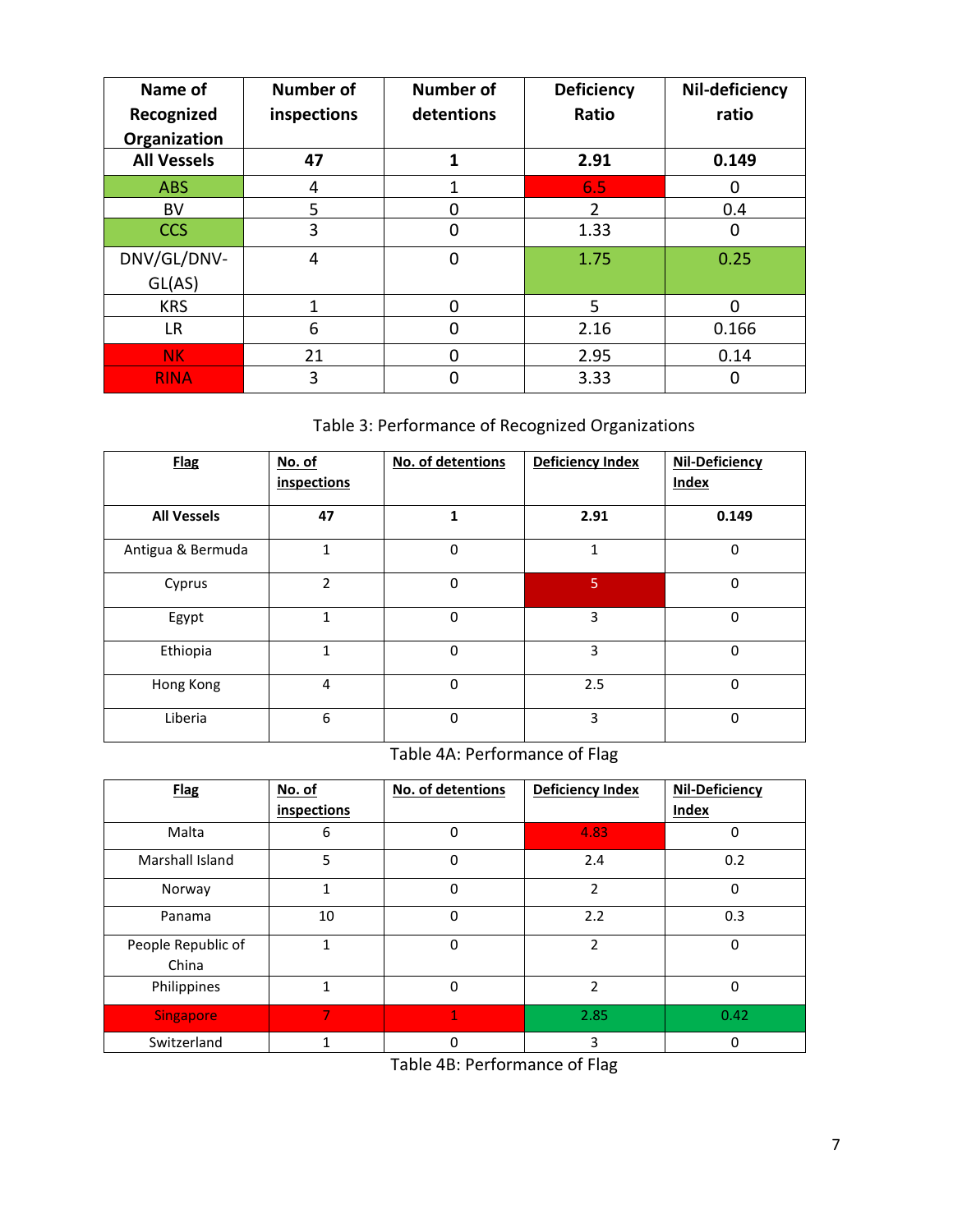| Code | <b>Type</b>                                               | Number (%age | <b>Typical deficiencies</b>               |
|------|-----------------------------------------------------------|--------------|-------------------------------------------|
|      |                                                           | of total)    |                                           |
| 011  | Certificates & Documentation<br>(Ship Certificates)       | $1(0.8\%)$   |                                           |
| 012  | Certificates & Documentation-<br><b>Crew Certificates</b> | $1(0.8\%)$   |                                           |
| 013  | Certificates & Documentation-                             | 8(5.8%)      | Fire control plan; Table of watch keeping |
|      | Documents                                                 |              | arrangements; Rest hour records; Oil      |
| 021  | <b>Structural Conditions</b>                              | 4(2.9%)      | Deck Corrosion                            |
| 031  | Water/Weathertight                                        | 5(3.6%)      | Ventilators, air pipes and casings;       |
| 041  | <b>Emergency Systems</b>                                  | 5(3.6%)      | Emergency lighting, batteries and         |
| 051  | Radio Communications                                      | 5(3.6%)      | Radio log, SART                           |

Table 5A: Deficiencies break up

| Code | <b>Type</b>                                         | <b>Number (%age</b> | <b>Typical deficiencies</b>                             |
|------|-----------------------------------------------------|---------------------|---------------------------------------------------------|
|      |                                                     | of total)           |                                                         |
| 061  | Cargo Operations including                          | 1(0.8%)             |                                                         |
|      | equipment                                           |                     |                                                         |
| 071  | <b>Fire Safety</b>                                  | 7(5.2%)             | Fire pumps and its pipes, oil accumulation<br>in bilges |
| 081  | <b>Alarms</b>                                       | $1(0.8\%)$          |                                                         |
| 091  | Working and Living Conditions-<br>Living Conditions | 2(1.5%)             | Cleanliness                                             |
| 092  | <b>Working and Living Conditions-</b>               | 34(24.8%)           | Cleanliness of engine room, Electrical;                 |
|      | <b>Working Conditions</b>                           |                     | Machinery; Safe means of access;                        |
| 101  | Safety of Navigation                                | 15(10.9%)           | Passage Plan, Voyage Data Recorder,                     |
|      |                                                     |                     | <b>Revolution Counter; Magnetic Compass</b>             |
| 111  | <b>Life Saving Appliances</b>                       | 12(8.6%)            | Lifebuoys and their disposition; Others                 |
| 131  | <b>Propulsion and Auxiliary</b>                     | 17(12.4%)           | Auxiliary Engine, Gauges, Thermometers,                 |
|      | Machinery                                           |                     | <b>Bilge Pumping Arrangements</b>                       |
| 141  | <b>Pollution Prevention: Marpol</b>                 | 4(2.9%)             | Retention of oil on board; oil-fuel tank                |
|      | Annex I                                             |                     | protection                                              |
| 144  | Pollution Prevention: Marpol                        | 8(5.8%)             | Sewage Treatment Plant                                  |
|      | Annex IV                                            |                     |                                                         |
| 145  | Pollution Prevention: Marpol                        | 3(2.2%)             | Garbage Record Book                                     |
|      | Annex V                                             |                     |                                                         |
| 151  | <b>ISM</b>                                          | 2(1.5%)             | Safety and Environmental Protection Policy              |
| 182  | Labor Conditions -Conditions of                     | 2(1.5%)             | Calculation and payment of wages                        |
|      | Employment                                          |                     |                                                         |

Table 5B: Deficiencies Break-up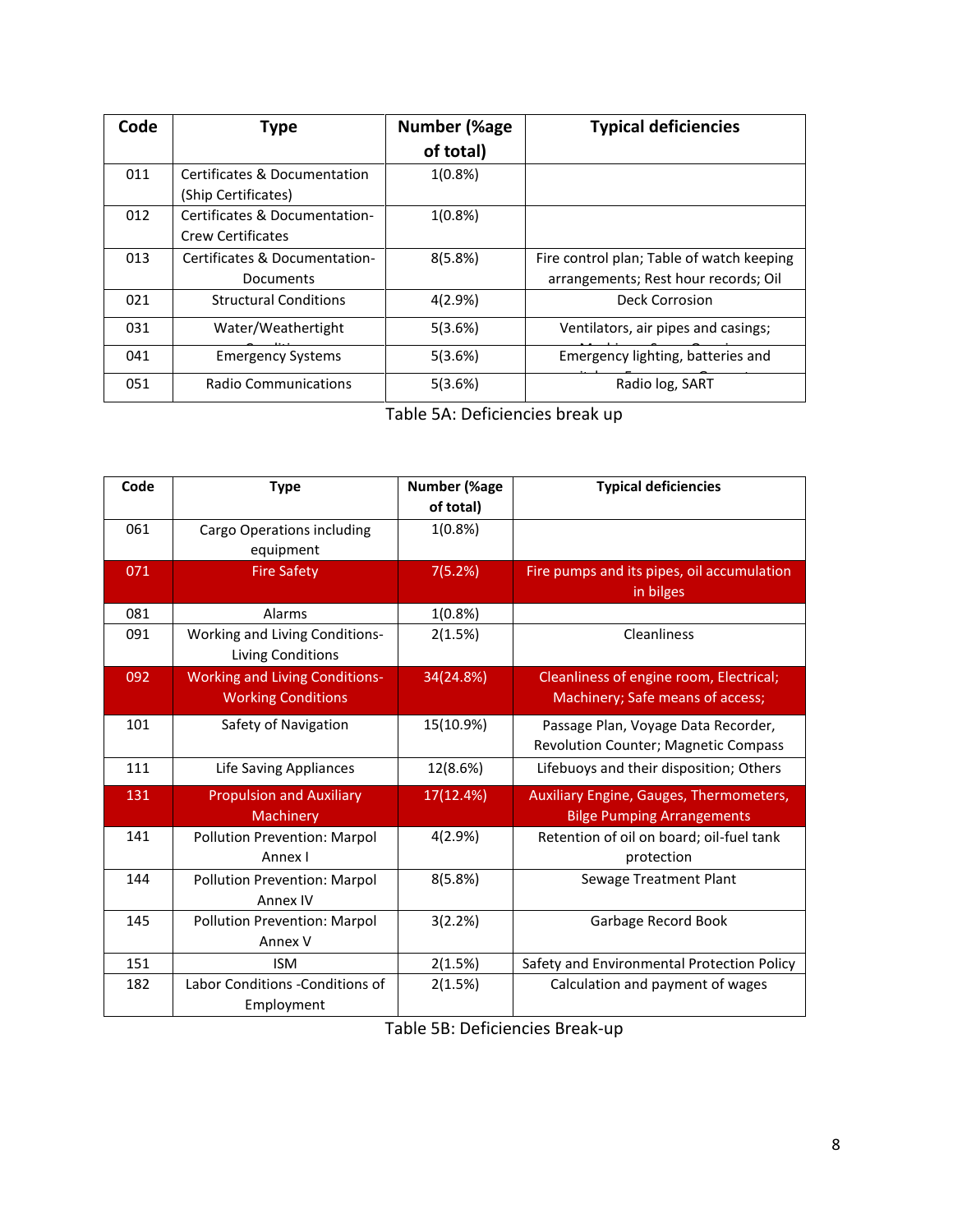### **B. Flag State Inspections**



Figure 3: FSI Inspections in December 17: Break-up



Fig 4: Trends in detentions rate: Calendar Year 2017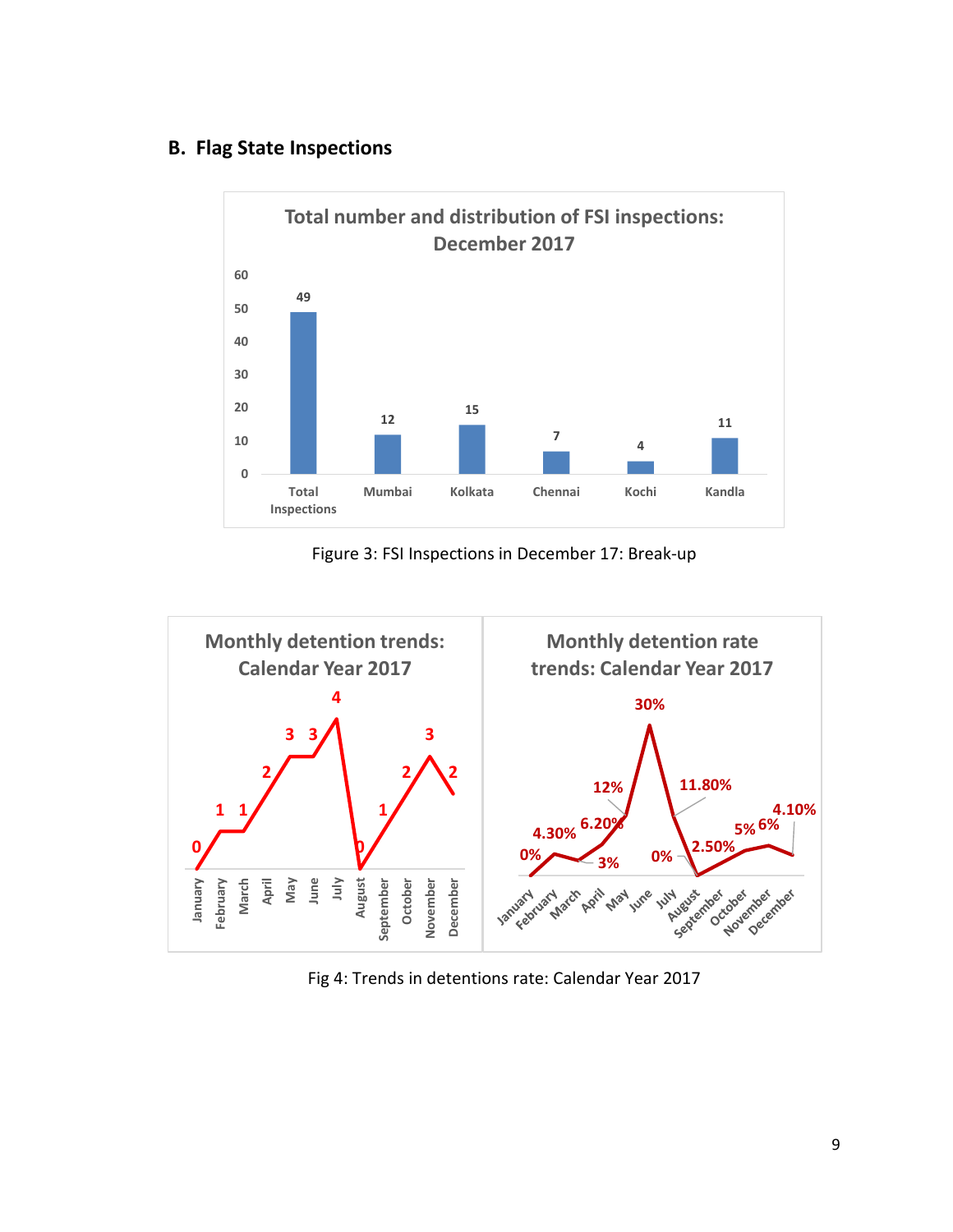

Fig 5: Trends in performance parameters: October-December 17

| <b>Type of vessel</b>                         | <b>Number of</b><br>inspections | <b>Number of</b><br>detentions | <b>Deficiency</b><br>Ratio | <b>Nil-Deficiency</b><br>Ratio |
|-----------------------------------------------|---------------------------------|--------------------------------|----------------------------|--------------------------------|
| <b>All Vessels</b>                            | 49                              | $\overline{2}$                 | 8.3                        | 0.02                           |
| <b>Bulk Carrier</b>                           | 8                               | 0                              | 8.25                       | $\mathbf 0$                    |
| General<br>Cargo/Multi-<br>purpose Ship/OCV   | 12                              | 0                              | 8.8                        | $\mathbf 0$                    |
| <b>Gas Carriers</b>                           | 3                               | 0                              | 3.3                        | $\mathbf 0$                    |
| <b>Heavy Lift Carriers</b>                    | $\mathbf{1}$                    | $\overline{0}$                 | 9                          | 0                              |
| Off-shore vessels                             | $\overline{2}$                  | 0                              | 1.5                        | 0.5                            |
| <b>Oil Tankers</b>                            | 6                               | 0                              | 14.7                       | $\mathbf 0$                    |
| Container                                     | $\mathbf{1}$                    | 0                              | 6                          | $\mathbf 0$                    |
| <b>High Speed</b><br><b>Passenger Vessels</b> | $\mathbf{1}$                    | 0                              | 12                         | 0                              |
| <b>Passenger Ships</b>                        | $\mathbf{1}$                    | 0                              | 28                         | $\mathbf 0$                    |
| <b>Tug Boat</b>                               | 14                              | $\overline{2}$                 | 5.8                        | 0                              |

Table 6: Performance of vessels based on ship type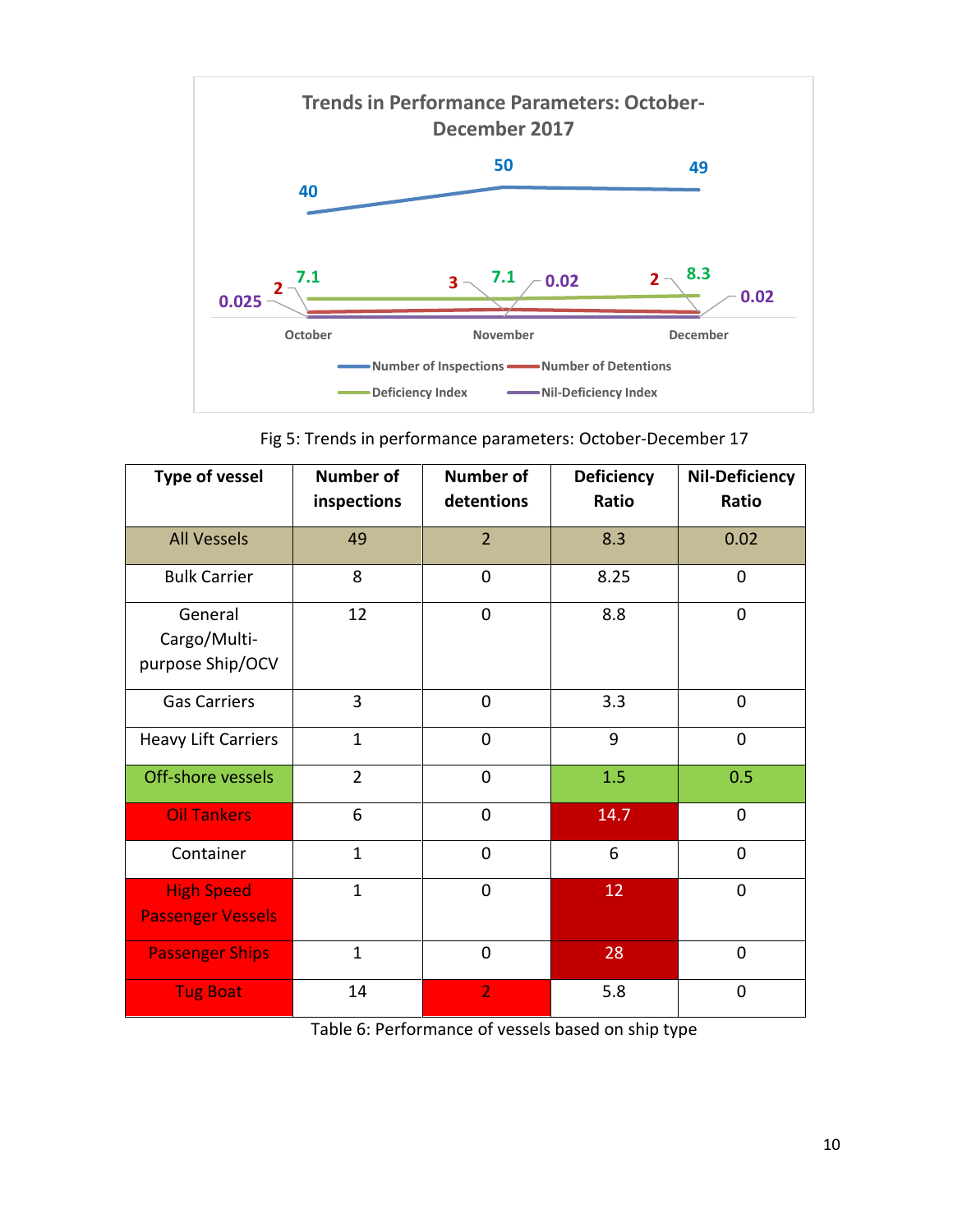|                                             |                  | 0-5 Years        |                |                      |                  |                  | 5-15 Years     |                  |
|---------------------------------------------|------------------|------------------|----------------|----------------------|------------------|------------------|----------------|------------------|
| <b>Ship Type</b>                            | No. of<br>insps. | No. of<br>detns. | Def.<br>ratio  | Nil<br>def.<br>ratio | No. of<br>insps. | No. of<br>detns. | Def.<br>ratio  | Nil def<br>ratio |
| <b>All Vessels</b>                          | $\overline{2}$   | $\mathbf{0}$     | $\overline{2}$ | $\mathbf 0$          | 16               | $\mathbf{1}$     | 6.25           | 0.062            |
| <b>Bulk Carrier</b>                         | $\mathbf 1$      | $\Omega$         | $\mathbf{1}$   | 0                    | 4                | $\Omega$         | 6.25           | 0                |
| General Cargo/Multi-<br>Purpose Vessels/OCV | <b>NA</b>        | <b>NA</b>        | <b>NA</b>      | <b>NA</b>            | 3                | $\Omega$         | $\overline{9}$ | $\Omega$         |
| <b>Gas Carriers</b>                         | <b>NA</b>        | <b>NA</b>        | <b>NA</b>      | <b>NA</b>            | <b>NA</b>        | <b>NA</b>        | <b>NA</b>      | <b>NA</b>        |
| Off shore service vessels                   | $\mathbf{1}$     | $\Omega$         | $\overline{3}$ | 0                    | $\mathbf{1}$     | $\Omega$         | $\mathbf{0}$   | $\mathbf{1}$     |
| Oil Tankers                                 | <b>NA</b>        | <b>NA</b>        | <b>NA</b>      | <b>NA</b>            | $\mathbf{1}$     | $\Omega$         | 5              | 0                |
| <b>Container Vessels</b>                    | <b>NA</b>        | <b>NA</b>        | <b>NA</b>      | <b>NA</b>            | $\mathbf{1}$     | $\Omega$         | 6              | $\Omega$         |
| <b>Heavy Lift Carriers</b>                  | <b>NA</b>        | <b>NA</b>        | <b>NA</b>      | <b>NA</b>            | $\mathbf 1$      | $\Omega$         | $\overline{9}$ | $\Omega$         |
| High Speed Passenger Crafts                 | <b>NA</b>        | <b>NA</b>        | <b>NA</b>      | <b>NA</b>            | <b>NA</b>        | <b>NA</b>        | <b>NA</b>      | <b>NA</b>        |
| Passenger Vessels                           | <b>NA</b>        | <b>NA</b>        | <b>NA</b>      | <b>NA</b>            | <b>NA</b>        | <b>NA</b>        | <b>NA</b>      | <b>NA</b>        |
| <b>Tug Boats</b>                            | <b>NA</b>        | <b>NA</b>        | <b>NA</b>      | <b>NA</b>            | 5                | $\mathbf{1}$     | 5.6            | 0                |

|                                             | <b>15-25 Years</b> |                  |               | >25 Years         |                  |                  |               |                     |
|---------------------------------------------|--------------------|------------------|---------------|-------------------|------------------|------------------|---------------|---------------------|
| <b>Ship Type</b>                            | No. of insps.      | No. of<br>detns. | Def.<br>ratio | Nil def.<br>ratio | No. of<br>insps. | No. of<br>detns. | Def.<br>ratio | Nil<br>def<br>ratio |
| <b>All Vessels</b>                          | 15                 | $\mathbf{0}$     | 8.1           | $\mathbf{0}$      | 16               | $\mathbf{1}$     | 11.4          | $\mathbf{0}$        |
| <b>Bulk Carrier</b>                         | $\mathbf{1}$       | $\Omega$         | 17            | $\Omega$          | $\overline{2}$   | $\Omega$         | 11.5          | $\Omega$            |
| General Cargo/Multi-<br>Purpose Vessels/OCV | $\overline{2}$     | $\Omega$         | 6.5           | $\Omega$          | $\overline{7}$   | $\Omega$         | 9.4           | $\Omega$            |
| <b>Gas Carriers</b>                         | 3                  | 0                | 3.33          | 0                 | <b>NA</b>        | <b>NA</b>        | <b>NA</b>     | <b>NA</b>           |
| Off shore service vessels                   | <b>NA</b>          | <b>NA</b>        | <b>NA</b>     | <b>NA</b>         | <b>NA</b>        | <b>NA</b>        | <b>NA</b>     | <b>NA</b>           |
| Oil Tankers                                 | 4                  | 0                | 13.75         | 0                 | $\mathbf{1}$     | 0                | 28            | 0                   |
| <b>Container Vessels</b>                    | <b>NA</b>          | <b>NA</b>        | <b>NA</b>     | <b>NA</b>         | <b>NA</b>        | <b>NA</b>        | <b>NA</b>     | <b>NA</b>           |
| <b>Heavy Lift Carriers</b>                  | <b>NA</b>          | <b>NA</b>        | <b>NA</b>     | <b>NA</b>         | <b>NA</b>        | <b>NA</b>        | <b>NA</b>     | <b>NA</b>           |
| <b>High Speed Passenger Crafts</b>          | $\mathbf{1}$       | 0                | 12            | $\mathbf 0$       | <b>NA</b>        | <b>NA</b>        | <b>NA</b>     | <b>NA</b>           |
| Passenger Vessels                           | <b>NA</b>          | <b>NA</b>        | <b>NA</b>     | <b>NA</b>         | $\mathbf{1}$     | 0                | 28            | 0                   |
| <b>Tug Boats</b>                            | $\overline{4}$     | 0                | 3.75          | $\Omega$          | 5                | $\mathbf{1}$     | 7.6           | $\mathbf{0}$        |

Table 7: Performance Parameters based upon ship type and age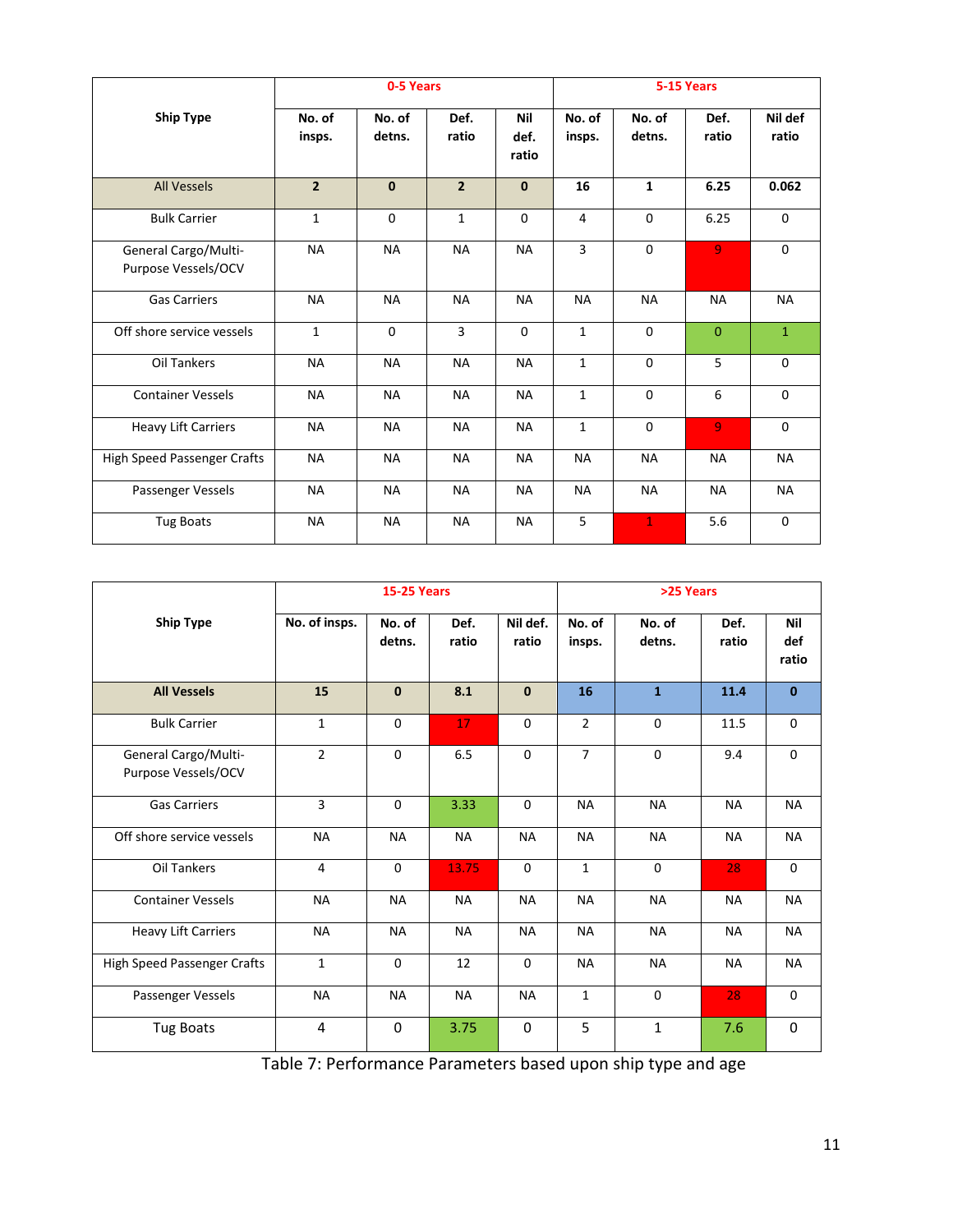| Vessels<500GT                 | No. of<br>insps. | No. of<br>detns. | Def. ratio | Nil def. ratio |
|-------------------------------|------------------|------------------|------------|----------------|
| All Vessels inspected < 500GT | 11               |                  | 5.3        |                |
| High Speed Passenger Vessels  |                  |                  | 12         |                |
| <b>Tug Boats</b>              | 10               |                  | 4.6        |                |

| Vessels >= 500GT &< 3000gt                 | No. of<br>insps. | No. of<br>detns. | Def. ratio | Nil def. ratio |
|--------------------------------------------|------------------|------------------|------------|----------------|
| All Vessels inspected >=500GT<br>&< 3000GT | 16               | 1                | 8.87       | 0.062          |
| <b>Bulk Cargoes</b>                        | 1                | 0                | 17         | 0              |
| General Cargo/Multi-Purpose<br>Vessels/OCV | 9                | 0                | 9.67       | 0              |
| Off-shore Service Vessels                  | 2                | 0                | 1.5        | 0.5            |
| <b>Tug Boats</b>                           | 4                | 1                | 8.75       | 0              |

| Vessels $>=$ 3000gt                        | No. of<br>insps. | No. of<br>detns. | Def. ratio | Nil def. ratio |
|--------------------------------------------|------------------|------------------|------------|----------------|
| All Vessels inspected >= 3000GT            | 22               | 0                | 9.5        | $\Omega$       |
| <b>Bulk Carrier</b>                        | 7                | $\overline{0}$   | 7          | $\Omega$       |
| Container                                  | 1                | 0                | 6          | $\Omega$       |
| <b>Gas Carriers</b>                        | 3                | 0                | 3.33       | $\Omega$       |
| General Cargo/Multi-purpose<br>Vessels/OCV | 3                | 0                | 6.3        | $\Omega$       |
| Passenger Ships                            | 1                | $\mathbf 0$      | 28         | 0              |
| Oil Tanker                                 | 6                | $\mathbf 0$      | 14.7       | $\Omega$       |
| <b>Heavy Lift Carriers</b>                 | $\mathbf{1}$     | 0                | 9          | $\Omega$       |

Table 8: Performance of vessels: Based on ship type and size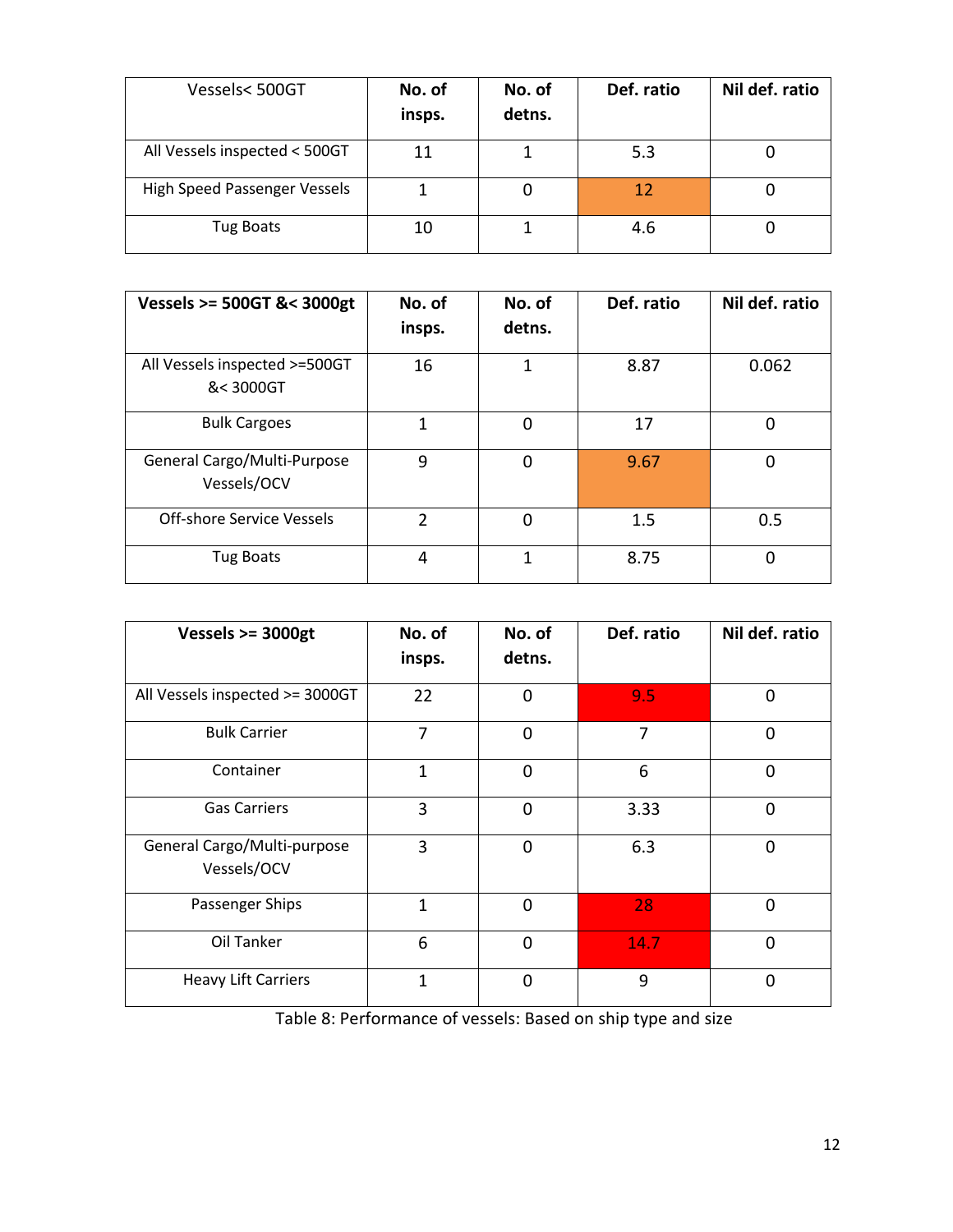| Recognized<br>Organization/s | <b>Number of</b><br>Inspections | <b>Number of</b><br>detentions | <b>Deficiency</b><br>Ratio | <b>Nil Deficiency</b><br>Ratio |
|------------------------------|---------------------------------|--------------------------------|----------------------------|--------------------------------|
| <b>All Vessels</b>           | 49                              | $\overline{2}$                 | 8.3                        | 0.02                           |
| <b>IRS-ABS</b>               | 3                               | $\mathbf 0$                    | 9.66                       | $\mathbf 0$                    |
| IRS-BV                       | $\overline{2}$                  | $\mathbf 0$                    | 6.5                        | $\mathbf 0$                    |
| IRS/DNV/GL/DNV-<br>GL(AS)    | 1                               | $\Omega$                       | 3                          | $\mathbf 0$                    |
| <b>IRS-KRS</b>               | 1                               | $\Omega$                       | $\overline{4}$             | $\mathbf 0$                    |
| IRS/LR                       | 5                               | $\mathbf 0$                    | 2.8                        | $\mathbf 0$                    |
| IRS/NK                       | 1                               | $\mathbf 0$                    | 6                          | $\mathbf 0$                    |
| <b>IRS</b>                   | 36                              | $\overline{2}$                 | 9.44                       | 0.027                          |

Table 9: Performance of Recognized Organizations

| <b>Name of Company</b>                 | <b>Number of</b> | <b>Number of</b>  | <b>Deficiency</b> | <b>Nil-Deficiency</b> |
|----------------------------------------|------------------|-------------------|-------------------|-----------------------|
|                                        | Inspections      | <b>Detentions</b> | Ratio             | Ratio                 |
| Amba Shipping &<br>Logistics Pvt. Ltd. | $\mathbf{1}$     | $\mathbf 0$       | 9                 | 0                     |
| <b>Apeejay Shipping</b>                | 1                | $\overline{0}$    | 17                | $\overline{0}$        |
| Arkay Logistics                        | 3                | $\Omega$          | 12.3              | $\mathbf 0$           |
| Cowley Accord                          | $\mathbf{1}$     | $\Omega$          | 6                 | 0                     |
| Darya Shipping                         | $\mathbf{1}$     | $\Omega$          | 3                 | $\Omega$              |
| <b>DAWN Shipping</b>                   | $\mathbf{1}$     | $\Omega$          | 10                | $\Omega$              |
| <b>ESSAR Shipping</b>                  | $\overline{4}$   | $\Omega$          | 6                 | $\Omega$              |
| <b>Galleon Shipping</b>                | $\mathbf{1}$     | $\Omega$          | 9                 | $\mathbf 0$           |
| <b>Glory Ship Management</b>           | $\mathbf{1}$     | $\Omega$          | 12                | $\mathbf 0$           |
| Halani Shipping Pvt. Ltd.              | $\mathbf{1}$     | $\mathbf{1}$      | 15                | $\overline{0}$        |
| Hind Off-shore                         | $\mathbf{1}$     | $\Omega$          | $\overline{7}$    | $\Omega$              |
| <b>IND-AUST Maritime</b>               |                  | $\overline{0}$    | 28                | $\overline{0}$        |

Table 10 A: Performance of Indian Ship Operators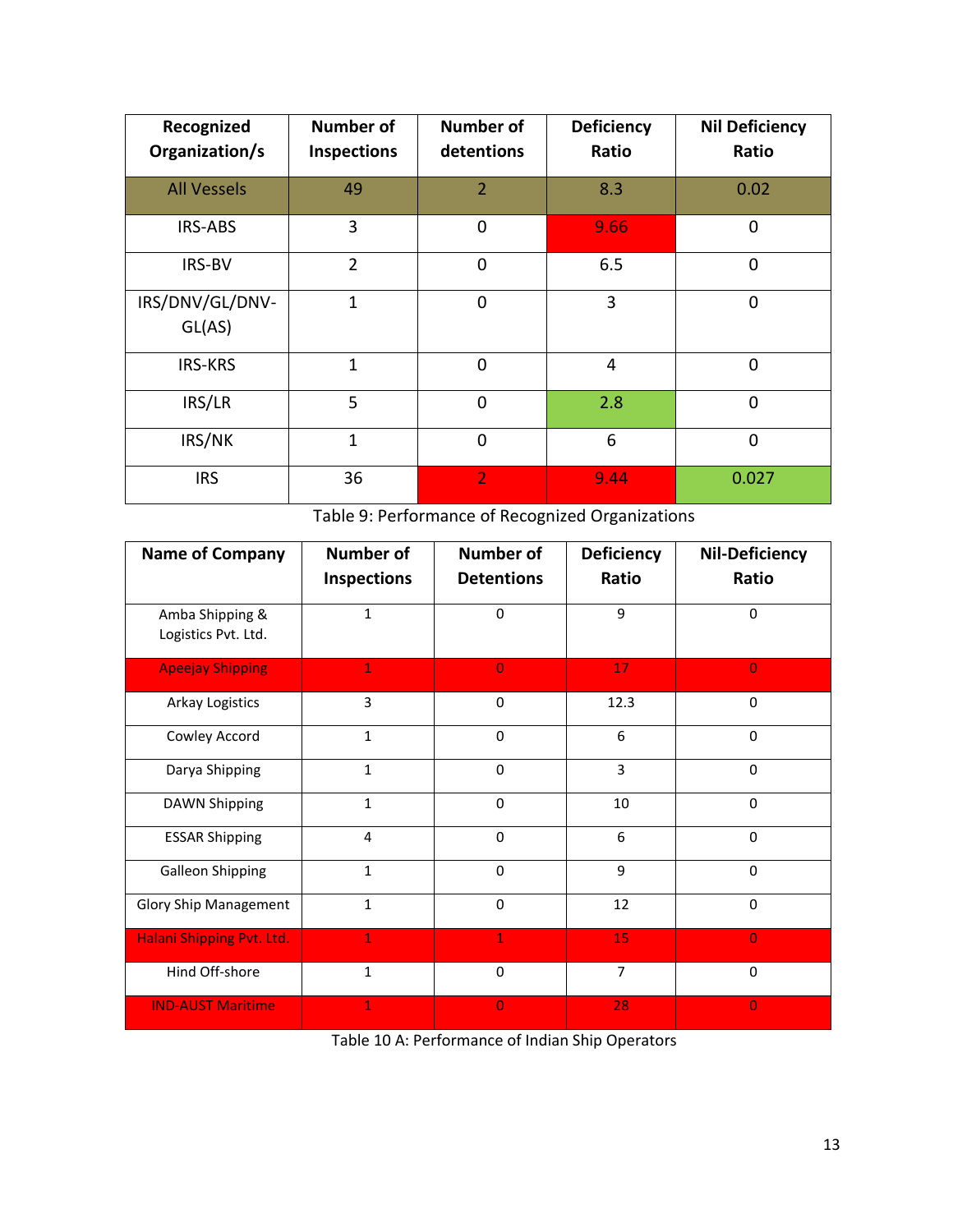| <b>Name of Company</b>                        | <b>Number of</b><br>Inspections | <b>Number of</b><br><b>Detentions</b> | <b>Deficiency</b><br><b>Index</b> | <b>Nil-Deficiency Index</b> |
|-----------------------------------------------|---------------------------------|---------------------------------------|-----------------------------------|-----------------------------|
| L & T Sapura Shipping                         | $\mathbf{1}$                    | $\Omega$                              | 9                                 | $\Omega$                    |
| <b>MAK Logistics Ltd.</b>                     | $\mathbf{1}$                    | $\overline{0}$                        | 12                                | $\overline{0}$              |
| Ocean Sparkle Ltd.                            | 6                               | $\Omega$                              | 4.3                               | $\Omega$                    |
| Pelagia Marine Services                       | $\mathbf{1}$                    | $\Omega$                              | $\overline{7}$                    | $\Omega$                    |
| Reliance Industries Ltd.                      | 3                               | 0                                     | 3.3                               | $\Omega$                    |
| SAMSON Maritime Ltd.                          | $\mathbf{1}$                    | $\Omega$                              | 3                                 | $\Omega$                    |
| <b>Shipping Corporation</b>                   | $\overline{7}$                  | $\mathbf 0$                           | 8.7                               | 0.14                        |
| Seven Island Ltd.                             | $\overline{2}$                  | $\mathbf 0$                           | 19                                | $\mathbf 0$                 |
| <b>Super-tug Offshore</b><br><b>Services</b>  | $\mathbf{1}$                    | $\mathbf{1}$                          | $\overline{9}$                    | $\mathbf 0$                 |
| <b>Sushe Marine Services</b>                  | $\overline{2}$                  | $\Omega$                              | 13.5                              | $\Omega$                    |
| Synergy                                       | $\overline{2}$                  | $\Omega$                              | 3.5                               | $\Omega$                    |
| Tag Offshore                                  | $\mathbf{1}$                    | $\Omega$                              | 5                                 | $\Omega$                    |
| <b>The Great Eastern</b><br>Shipping Co. Ltd. | $\overline{2}$                  | $\Omega$                              | $\overline{2}$                    | $\overline{0}$              |
| <b>Tolani Shipping</b>                        | $\mathbf{1}$                    | $\mathbf 0$                           | 6                                 | $\mathbf 0$                 |
| TW Ship Management                            | $\mathbf{1}$                    | $\mathbf 0$                           | 8                                 | $\mathbf 0$                 |

Table 10 B: Performance of Indian Ship Operators

| Code | Type                             | <b>Number</b>  | <b>Typical deficiencies</b>                           |
|------|----------------------------------|----------------|-------------------------------------------------------|
|      |                                  | <b>%age of</b> |                                                       |
| 011  | Certificates &                   | 16(3.9%)       |                                                       |
|      | Documentation (Ship              |                |                                                       |
| 012  | Certificates &                   | $1(0.2\%)$     | Manning specified by MSMD                             |
|      | Documentation (Crew              |                |                                                       |
| 013  | Certificates &                   | 29(7.1%)       | Rest hour records/SOPEP/Log-Book/Working Hours        |
|      | Documentation-                   |                | table/Garbage Record Book/                            |
| 021  | <b>Structural Conditions</b>     | 20(4.9%)       | Deck corrosion; Closing devices, watertight doors     |
| 031  | Water/Weathertight<br>Conditions | 22(5.4%)       | Ventilators, air pipes, casings/Freeboard Marks/Doors |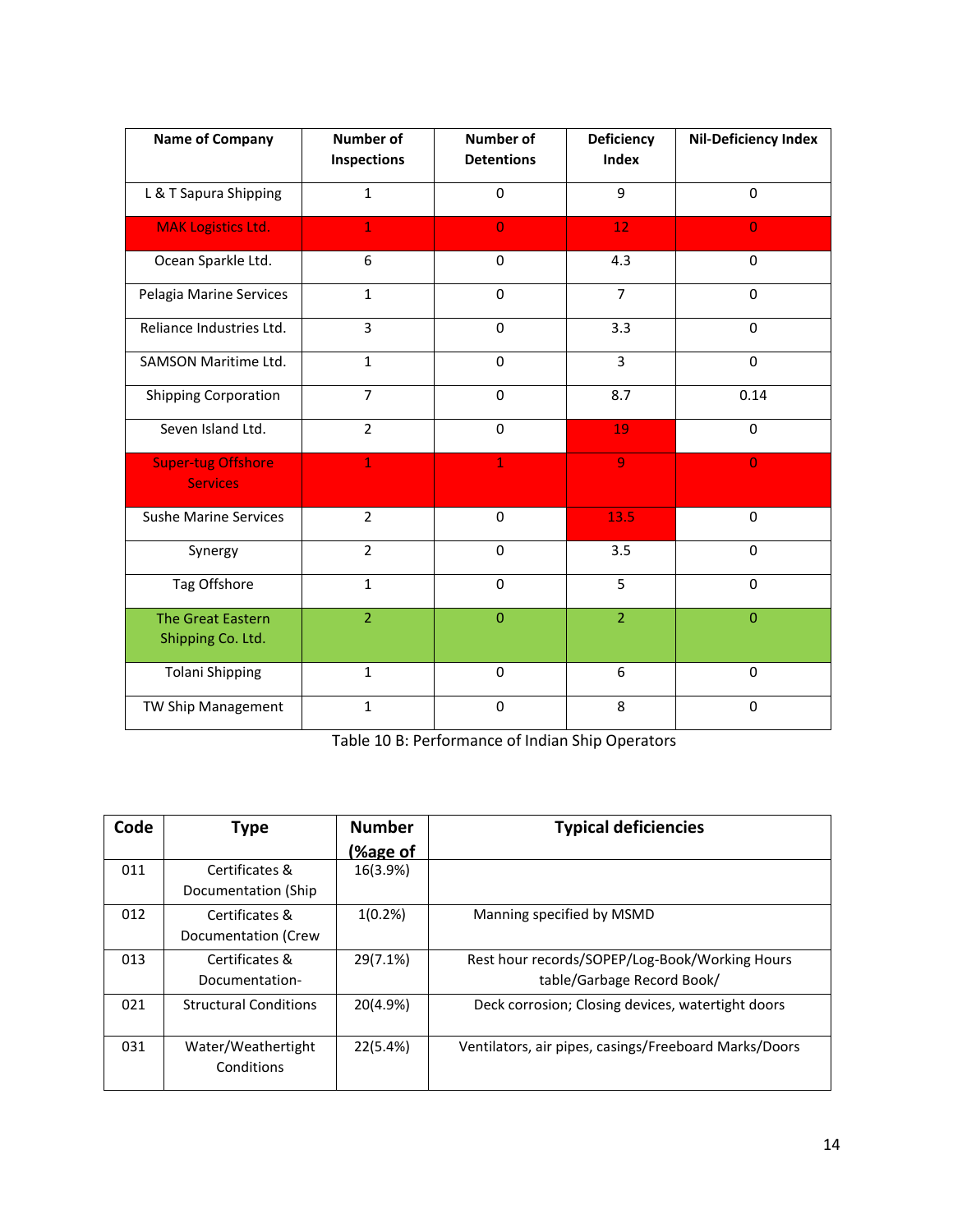| 041 | <b>Emergency Systems</b>                                                     | 12(2.9%)  | Emergency Generator/Abandon Ship Drills/Emergency Fire<br>Pump/Emergency Lighting, batteries and switches.                                       |
|-----|------------------------------------------------------------------------------|-----------|--------------------------------------------------------------------------------------------------------------------------------------------------|
| 051 | <b>Radio Communications</b>                                                  | 4(1%)     | <b>VHF EPIRB/SART</b>                                                                                                                            |
| 061 | Cargo Operations<br>including equipment                                      | 9(2.3%)   | Cargo Transfer(Tankers)/Loading Instrument                                                                                                       |
| 071 | <b>Fire Safety</b>                                                           | 39(9.5%)  | Fire detection and alarm system/Fire pumps and its pipes/<br><b>Remote means of closing/Openings in Fire resisting</b><br>divisions/Fire Dampers |
| 081 | Alarms                                                                       | 4(1%)     | Fire alarm; Steering Gear Alarm                                                                                                                  |
| 091 | Working and Living<br>Conditions-Living<br>Conditions                        | 21(5.1%)  | Medical Equipment/Furnishing/Sanitary<br>Facilities/Furnishing/Ventilation(Accommodation)/Anchoring<br>Devices                                   |
| 092 | <b>Working and Living</b><br><b>Conditions- Working</b><br><b>Conditions</b> | 85(20.8%) | Safe Means of Access/Electrical/Machinery/Protection of<br><b>Machinery/Cleanliness of Engine Room</b>                                           |
| 101 | <b>Safety of Navigation</b>                                                  | 51(12.5%) | Echo Sounder/Nautical publications/Speed Log/Magnetic<br><b>Compass/Lights, Shapes and sound signals</b>                                         |
| 111 | Life Saving Appliances                                                       | 30(7.3%)  | Lifeboat Embarkation arrangement/Rescue Boats/On board<br>training and instructions/MES                                                          |

Table 11 A: Break up of deficiencies

| Code | Type                                  | <b>Number (%age</b><br>of total) | <b>Typical deficiencies</b>                                                                                       |
|------|---------------------------------------|----------------------------------|-------------------------------------------------------------------------------------------------------------------|
| 141  | Pollution Prevention: Marpol Annex I  | 16(3.9%)                         | Oil and oily mixture from Engine<br>Room/Control of discharge/Oil<br>filtering equipment                          |
| 144  | Pollution Prevention: Marpol Annex IV | 3(0.8%)                          | Sewage Treatment Plant                                                                                            |
| 145  | Pollution Prevention: Marpol Annex V  | 13(3.2%)                         | Garbage Management Plan                                                                                           |
| 151  | <b>ISM</b>                            | $8(1.9\%)$                       | Company Authority and<br>Responsibility/Resources and<br>Personnel/Company Verification,<br>review and evaluation |
| 161  | <b>ISPS</b>                           | 4(1%)                            |                                                                                                                   |
| 171  | Other Safety in general               | 3(0.7%)                          |                                                                                                                   |

Table 11 B: Break up of deficiencies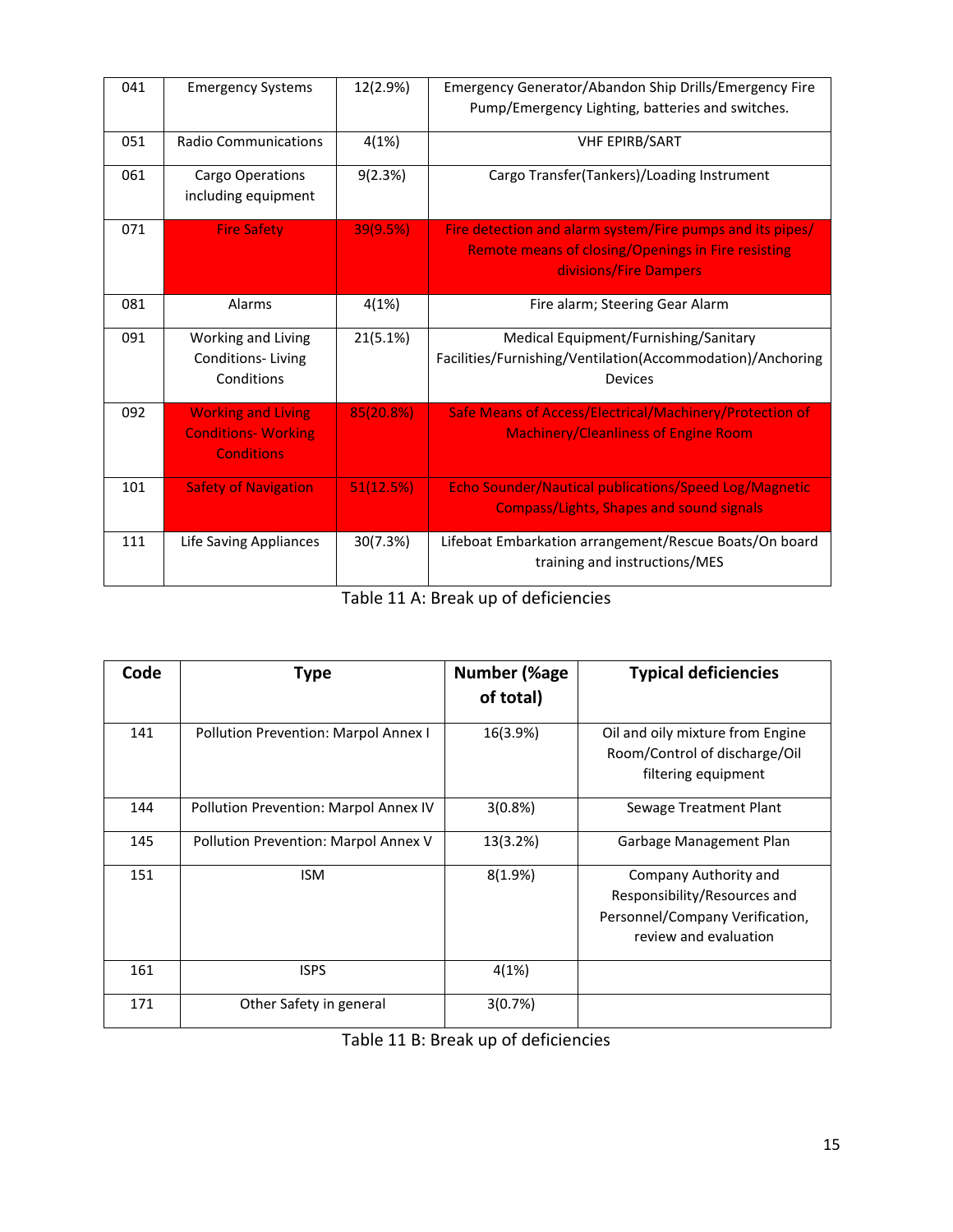#### **C. Port State Inspections of Indian Flag Vessels**



Figure 6: Detention Trends

| <b>Regional MOU/PSC</b><br>Regime | <b>Number of</b><br><b>Inspections</b> | <b>Number of</b><br>detentions | <b>Deficiency</b><br>Ratio | <b>Nil Deficiency</b><br>Ratio |
|-----------------------------------|----------------------------------------|--------------------------------|----------------------------|--------------------------------|
| All total                         | 9                                      | 2                              | 1.77                       | 0.66                           |
| MED-MOU                           | 1                                      | 0                              | 0                          | 1                              |
| Paris                             | 1                                      | 0                              | 0                          | 1                              |
| Riyadh                            | 4                                      | $\overline{1}$                 | 0.5                        | 0.75                           |
| <b>Tokyo</b>                      | $\overline{2}$                         | 1                              | 6.5                        | 0.5                            |
| Vina-Del-Mar                      | 1                                      | 0                              | 1                          | $\mathbf 0$                    |

Table 12: Performance under various PSC regimes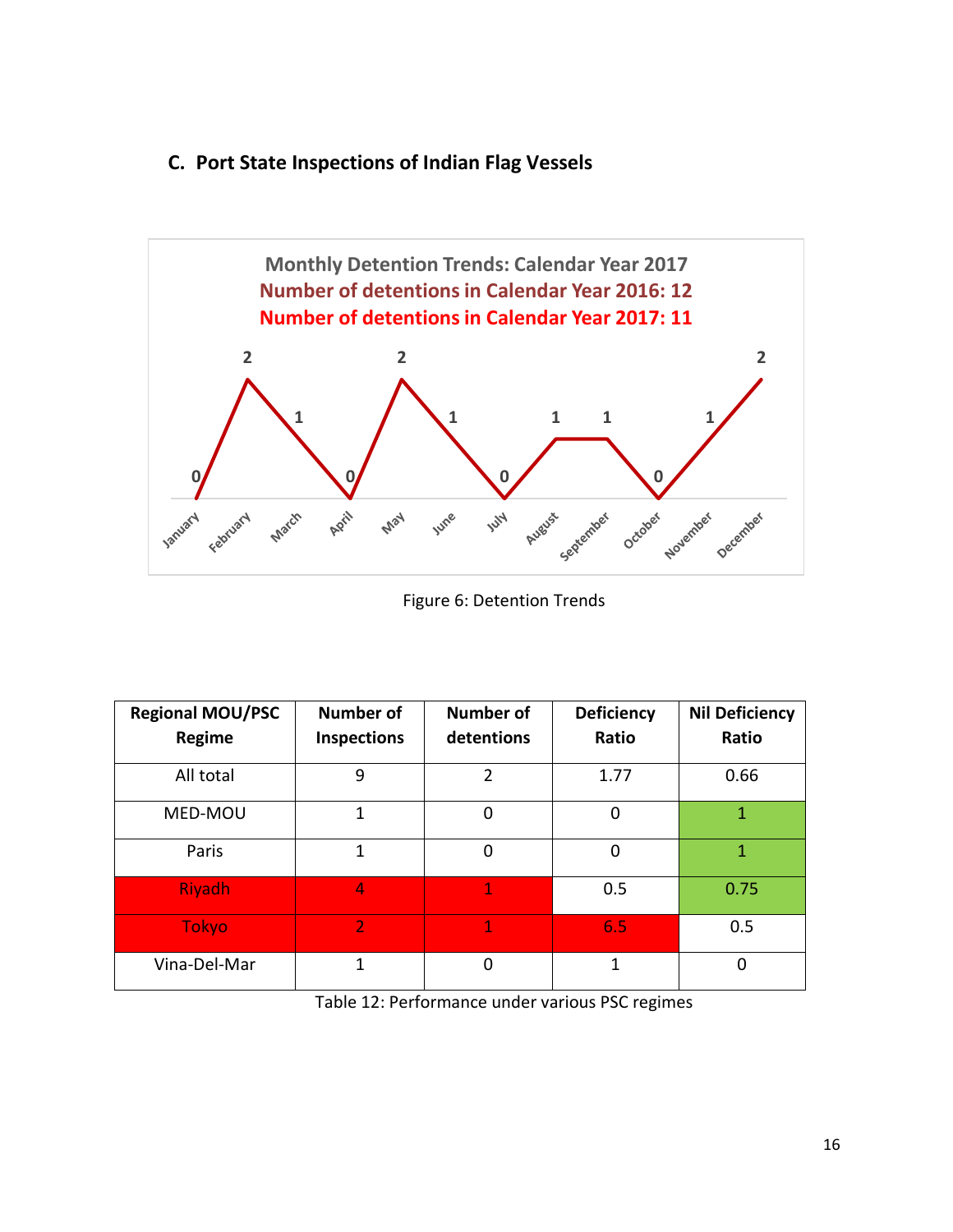| <b>Type of Vessel</b>    | <b>Number of</b><br><b>Inspections</b> | <b>Number of</b><br>detentions | <b>Deficiency</b><br><b>Index</b> | <b>Nil Deficiency</b><br><b>Index</b> |
|--------------------------|----------------------------------------|--------------------------------|-----------------------------------|---------------------------------------|
| <b>Bulk Carrier</b>      | 6                                      | $\overline{2}$                 | 2.66                              | 0.5                                   |
| 0-5 Years                | $\mathbf{1}$                           | 0                              | 0                                 | $\mathbf{1}$                          |
| 5-15 Years               | $\overline{2}$                         | 0                              | 0.5                               | 0.5                                   |
| 15 Years<br>➤            | 3                                      | $\overline{2}$                 | 5                                 | 0.33                                  |
| <b>Oil Tanker</b>        | $\mathbf{1}$                           | $\mathbf{0}$                   | $\Omega$                          | $\mathbf{1}$                          |
| 5-15 Years               | $\mathbf{1}$                           | 0                              | 0                                 | $\mathbf{1}$                          |
| <b>Chemical Tanker</b>   | $\mathbf{1}$                           | $\mathbf 0$                    | 0                                 | $\mathbf{1}$                          |
| 5-15 Years               | $\mathbf{1}$                           | 0                              | 0                                 | $\mathbf{1}$                          |
| <b>Off-shore Service</b> | $\mathbf{1}$                           | $\mathbf{0}$                   | $\mathbf 0$                       | $\mathbf{1}$                          |
| 5-15 Years               | 1                                      | ŋ                              | n                                 | 1                                     |

Table 13: Performance based upon ship type and age

| <b>Name of Company</b>                         | Number of<br><b>Inspections</b>  | Number of<br>detentions | <b>Deficiency</b><br>Ratio | <b>Nil Deficiency</b><br>Ratio |
|------------------------------------------------|----------------------------------|-------------------------|----------------------------|--------------------------------|
| <b>Five Star Shipping</b>                      | 1/Riyadh:1                       | 0                       | 0                          | 1                              |
| <b>Fleet Management Ltd.</b>                   | 1/ Riyadh:1                      | $\mathbf{0}$            | 0                          | 1                              |
| L&T Sapura Shipping Pvt.<br>Ltd.               | 1/Riyadh:1                       | 0                       | $\mathbf 0$                | 1                              |
| <b>Penta Crystal Ship</b><br><b>Management</b> | 1/Riyadh:1                       | $\mathbf 1$             | $\overline{2}$             | 0                              |
| <b>GESCO</b>                                   | 4/Tokyo:2; Paris:1;<br>MED-MOU:1 | 1                       | 3.25                       | 0.75                           |
| <b>Shipping Corporation of</b><br>India Ltd.   | 1/Vina-Del-Mar:1                 | 0                       | 1                          | 0                              |

Table 14: Performance of Indian Ship Operators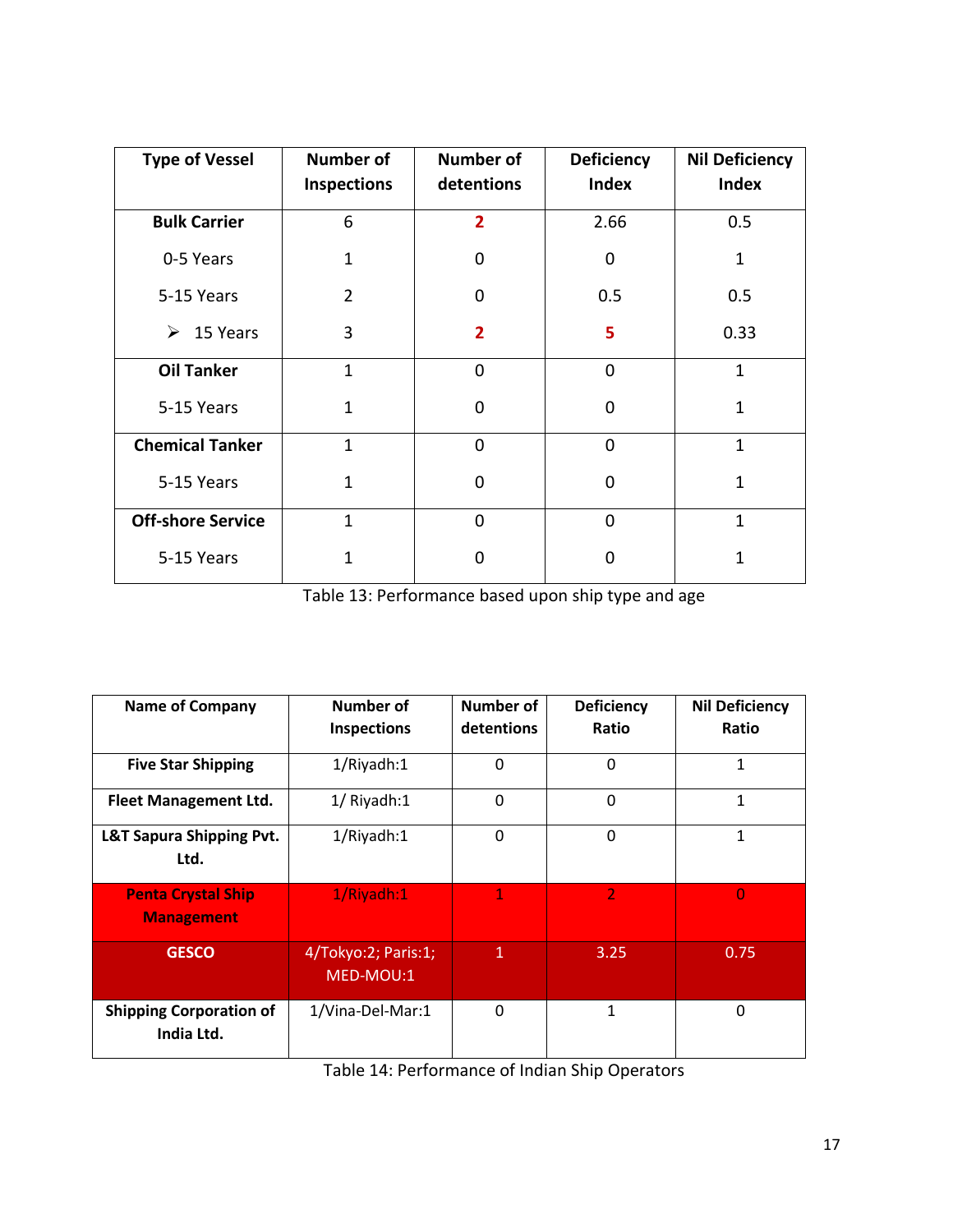| Recognized<br>Organization  | <b>Number of</b><br>inspections | <b>Number of</b><br>detentions | <b>Deficiency</b><br>Ratio | <b>Nil Deficiency</b><br>Ratio |
|-----------------------------|---------------------------------|--------------------------------|----------------------------|--------------------------------|
| IRS/ABS                     | 4                               |                                | 0                          |                                |
| IRS/BV                      | 1                               |                                | 13                         | 0                              |
| IRS/DNV, GL, DNV-<br>GL(AS) |                                 | 0                              | 0                          |                                |
| <b>IRS</b>                  | 3                               |                                |                            | 0.33                           |

Table 15: Performance of Recognized Organizations

| Code | <b>Type</b>                                     | Number (%age<br>of total) | <b>Typical deficiencies</b>                                            |
|------|-------------------------------------------------|---------------------------|------------------------------------------------------------------------|
| 031  | <b>Water/Weathertight Conditions</b>            | 4(25%)                    | Freeboard Marks/Ventilators, Air<br>Pipes                              |
| 041  | <b>Emergency Systems</b>                        | 2(12.5%)                  | <b>Emergency Fire</b><br>Pump/Communication Steering<br>Room to Bridge |
| 071  | <b>Fire Safety</b>                              | 3(18.7%)                  | Skylight Cover distorted and<br>cannot be closed air tight.            |
| 101  | <b>Safety of Navigation</b>                     | 1(6.3%)                   | Speed Log                                                              |
| 111  | <b>Life Saving Appliances</b>                   | 3(18.7%)                  | <b>Rescue Boat; Embarkation</b><br><b>Arrangement Survival Craft</b>   |
| 144  | <b>Pollution Prevention- MARPOL Annex</b><br>IV | 1(6.2%)                   | Sewage Treatment Plant                                                 |
| 146  | <b>Pollution Prevention- MARPOL Annex</b><br>VI | 1(6.3%)                   | Incinerator Out of Order                                               |
| 161  | <b>ISPS</b>                                     | 1(6.3%)                   | Access Control to ship                                                 |

Table 16: Break up of deficiencies

Prepared by: Shri Vikrant Rai, Engineer & Ship Surveyor

Approved by: Shri B.R.Sekhar, Chief Surveyor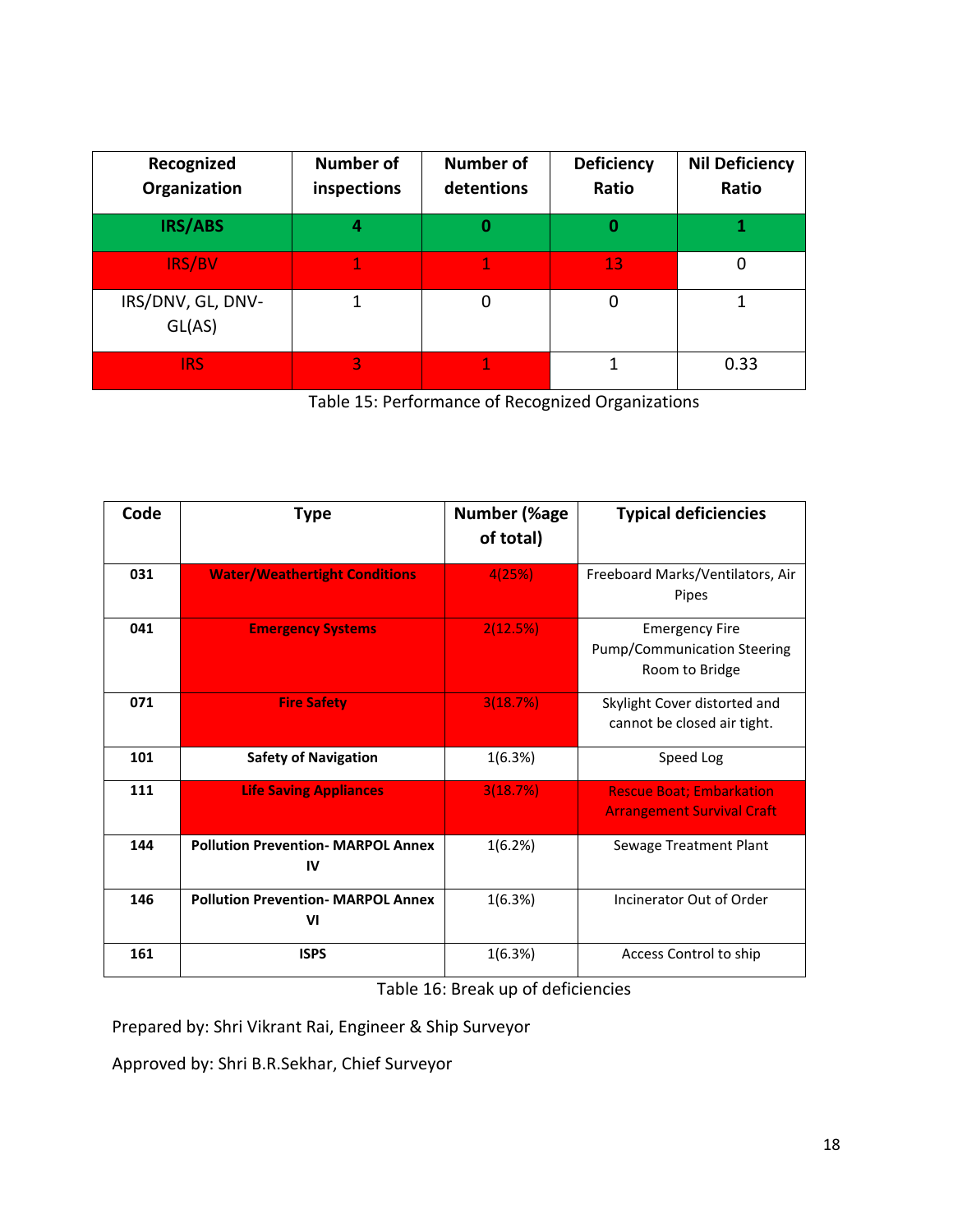### **FSI/PSC Inspections per Surveyor**

| Sr.No             | Name of the<br><b>PSCO</b>              | <b>MMD</b> | <b>FSI</b>            | <b>PSC</b>            | October, 2017           |                  |
|-------------------|-----------------------------------------|------------|-----------------------|-----------------------|-------------------------|------------------|
|                   |                                         |            | Authorization         |                       | <b>FSI</b>              | <b>PSC</b>       |
| 1.                | Capt S.K.Das<br><b>DYNA</b>             | Chennai    | Yes                   | Yes                   | <b>NA</b>               | <b>NA</b>        |
| 2.                | Shri<br>A.K.Choudhury                   | Chennai    | Yes                   | Yes                   | $\mathbf{1}$            | $\boldsymbol{2}$ |
| 3.                | Shri Shirish<br>Kumar                   | Chennai    | Yes                   | Yes                   | $\mathbf 2$             | $\mathbf{1}$     |
| 4.                | <b>Captain Tapesh</b><br>Ghosh NS       | Chennai    | <b>Yes</b>            | Not yet<br>authorized | $\mathbf{0}$            | <b>NA</b>        |
| 5.                | Shri S.S.Murty<br>E&SS                  | Vizag      | Yes                   | Yes                   | 4                       | 5                |
| 6.                | Shri Gopikrishna<br>Ce&SS               | Tuticorin  | Yes                   | Yes                   | $\mathbf 0$             | 3                |
| 7.                | Shri Ravi Moka<br>SS                    | Chennai    | Yes                   | Not yet<br>authorized | $\mathbf 0$             | NA               |
| 8.                | Shri Sajendra<br>Oraon E&SS             | Jamnagar   | Yes                   | Yes                   | <b>NA</b>               | <b>NA</b>        |
| 9.                | Captain<br>A.K.Patel                    | Kandla     | Yes                   | Yes                   | 11                      | $\mathbf{1}$     |
| 10.               | Shri Y<br>Jaisinghania SS               | Kochi      | Yes                   | Not yet<br>authorized | $\mathbf{1}$            | NA               |
| 11.               | Shri. P. C. Majhi,<br><b>E &amp; SS</b> | Mumbai     | Yes                   | <b>Yes</b>            | $\mathbf{1}$            | $\overline{0}$   |
| 12.               | Shri A.K.Sinha                          | Port Blair | Yes                   | Not yet<br>authorized | 4                       | NA               |
| 13.               | Captain<br>R.Sagar, DYNA                | Kolkata    | Yes                   | Not yet<br>authorized | 3                       | NA               |
| 14.               | Shri K.M.Rao<br>E&SS                    | Kolkata    | Yes                   | <b>Yes</b>            | $\mathbf 0$             | $\overline{4}$   |
| $\overline{15}$ . | Shri S.K.Das,<br>E&SS                   | Kolkata    | Yes                   | Yes                   | $\mathbf{2}$            | $\mathbf{1}$     |
| 16.               | Shri U.Rehman                           | Kolkata    | Yes                   | Yes                   | $\overline{\mathbf{2}}$ | $\mathbf{2}$     |
| 17.               | Captain<br>N.Mandal                     | Paradip    | Not yet<br>authorized | Not yet<br>authorized | NA                      | NA               |
| 18.               | Shri A.Chaki<br>E&SS                    | Haldia     | Yes                   | Yes                   | NA                      | <b>NA</b>        |
| 19.               | Captain S.<br>Mukhopadhaya<br><b>NS</b> | Haldia     | <b>Yes</b>            | Not yet<br>authorized | <b>NA</b>               | NA               |
| $\overline{20}$ . | Shri<br>R.R.Subbarao<br><b>E&amp;SS</b> | Paradip    | Yes                   | Not yet<br>authorized | $\overline{\mathbf{4}}$ | NA               |
| 21.               | Shri Nishant SS                         | Kolkata    | Yes                   | Not yet<br>authorized | NA                      | NA               |
| 22.               | Shri L.Natarajan<br>SS                  | Mumbai     | Yes                   | Yes                   | $\mathbf 0$             | $\mathbf 0$      |
| 23.               | Shri P.Nair                             | Kochi      | Yes                   | Yes                   | $\mathbf 0$             | $\mathbf{1}$     |
| $\overline{24}$ . | Shri C.S.Kiran<br>E&SS                  | Kochi      | Yes                   | Yes                   | $\mathbf 0$             | $\mathbf{2}$     |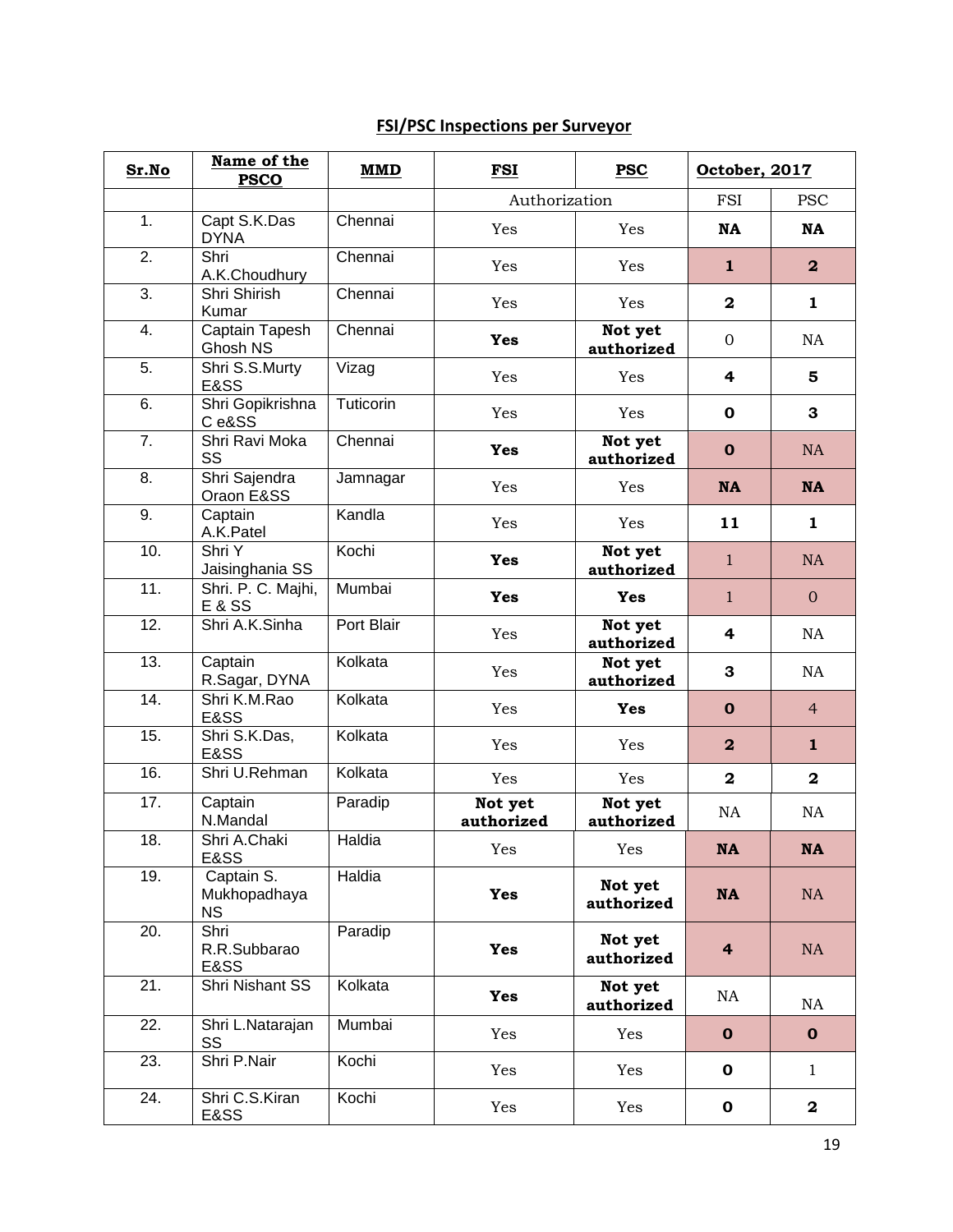| 25.               | Shri V.V.Paul<br>E&SS                | <b>New</b><br>Mangalore | Yes                     | Yes                     | 3                       | 10           |
|-------------------|--------------------------------------|-------------------------|-------------------------|-------------------------|-------------------------|--------------|
| 26.               | Captain S.K.Nair<br><b>NS</b>        | Kochi                   | Not yet<br>authorized   | Not yet<br>authorized   | NA                      | NA           |
| 27.               | Captain<br>A.K.Azad DYNA             | Mumbai                  | Yes                     | Yes                     | <b>NA</b>               | <b>NA</b>    |
| $\overline{28}$ . | Shri<br>J.Mukhopadhaya<br>E&SS       | Mumbai                  | Yes                     | Yes                     | $\mathbf 0$             | $\mathbf{2}$ |
| 29.               | Shri<br>S.K.Shrivastava<br>E&SS      | Mumbai                  | Yes                     | Yes                     | 1                       | $\mathbf{2}$ |
| 30.               | Shri<br>J.Senthilkumar<br>E&SS       | Mumbai                  | Yes                     | Yes                     | 1                       | $\mathbf{2}$ |
| 31.               | Captain V.<br>Manhas NS              | Mumbai                  | Yes                     | Not yet<br>authorized   | $\mathbf{1}$            | <b>NA</b>    |
| 32.               | Shri A. Srinivasa<br>E&SS            | Mumbai                  | Yes                     | Not yet<br>authorized   | 3                       | <b>NA</b>    |
| 33.               | Captain Nitin<br>Mukesh NS           | Mumbai                  | <b>YES</b>              | Not yet<br>authorized   | 3                       | <b>NA</b>    |
| 34.               | Shri N.Oommen<br>SS                  | <b>DGS</b>              | Not yet<br>authorized   | Not yet<br>authorized   | <b>NA</b>               | <b>NA</b>    |
| 35.               | Shri Bodhraj<br>E&SS                 | Marmugao                | Yes                     | Yes                     | $\overline{\mathbf{2}}$ | $\mathbf{9}$ |
| 36.               | Shri S.S.Gadkar<br><b>DYCS</b>       | Delhi                   | Yes                     | Yes                     | <b>NA</b>               | <b>NA</b>    |
| 37.               | Captain<br>K.R.Sundaram<br><b>NS</b> | Delhi                   | To be re-<br>authorized | To be re-<br>authorized | <b>NA</b>               | <b>NA</b>    |
| 38.               | Shri G.L.Meena<br>E&SS               | Delhi                   | To be re-<br>authorized | To be re-<br>authorized | <b>NA</b>               | <b>NA</b>    |
| 39.               | Captain<br>R.Poswal NS               | Delhi                   | To be<br>authorized     | To be<br>authorized     | NA                      | NA           |
| 40.               | Captain<br>Jayakumar<br><b>DYNA</b>  | <b>DGS</b>              | Yes                     |                         | NA                      | NA           |
| 41.               | Captain Muduli<br><b>DYNA</b>        | <b>DGS</b>              | Yes                     |                         | NA                      | <b>NA</b>    |
| 42.               | Captain Darokar<br><b>NS</b>         | <b>DGS</b>              | To be re-authorized     |                         | NA                      | NA           |
| 43.               | Shri A.B.Dutta<br>E&SS               | <b>DGS</b>              | To be re-authorized     |                         | NA                      | NA           |
| 44.               | Shri S.Kamath<br>E&SS                | <b>DGS</b>              | To be re-authorized     |                         | NA                      | NA           |
| 45.               | Shri<br>A.Wankhade<br>E&SS           | <b>DGS</b>              | To be re-authorized     |                         | NA                      | NA           |
| 46.               | Shri Gopinandan<br>E&SS              | <b>DGS</b>              | To be authorized        |                         | NA                      | <b>NA</b>    |
| 47.               | Shri Vikrant Rai<br>E&SS             | <b>DGS</b>              | To be re-authorized     |                         | NA                      | NA           |
| 48.               | Captain Mohit<br><b>Behl NS</b>      | <b>DGS</b>              | To be authorized        |                         | NA                      | NA           |